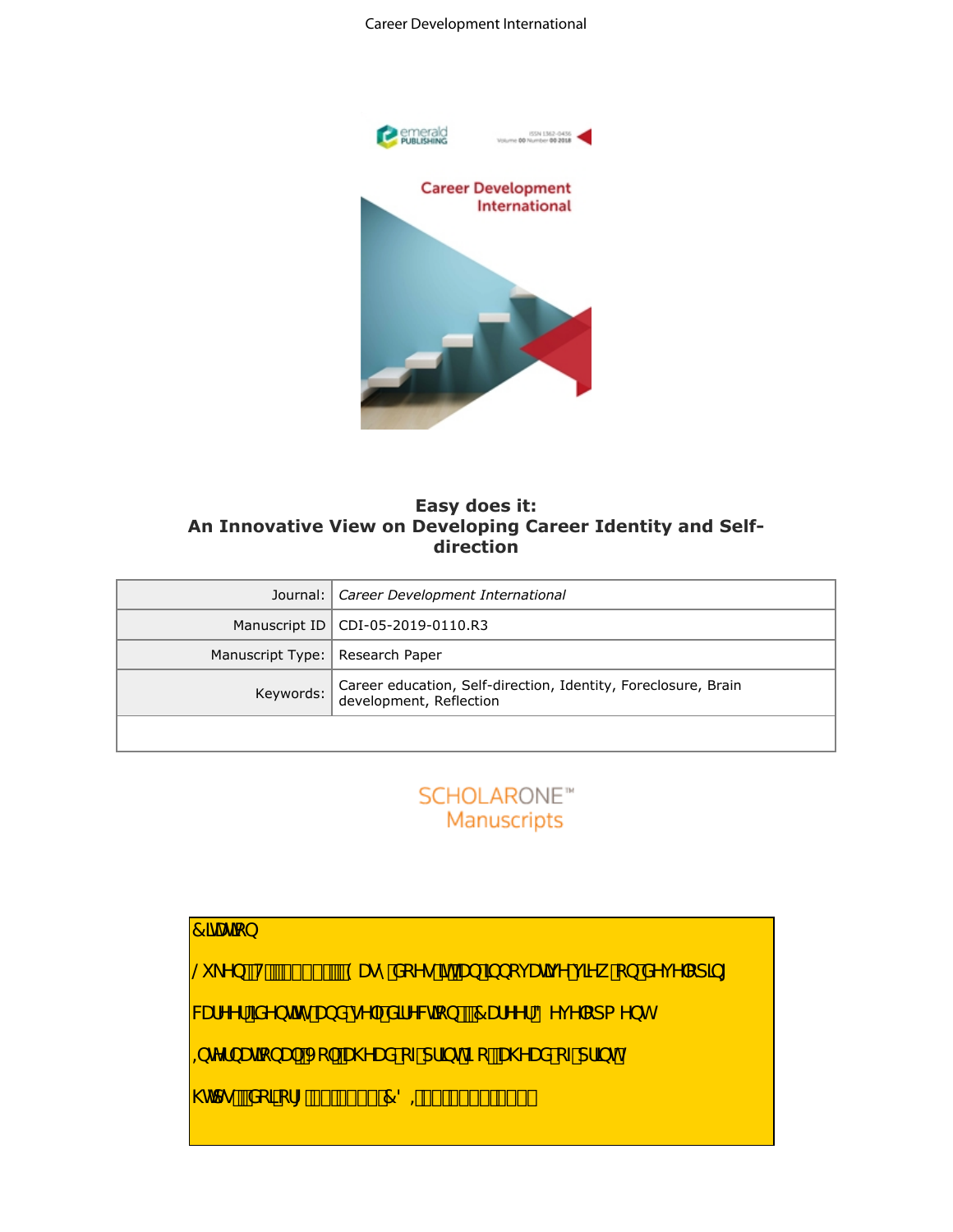# Easy does it

An Innovative View on Developing Career Identity and Self-direction

**Purpose** – A generally held belief in the field of career development is that career attitudes and abilities, including identity and self-direction, can and should be developed in school programs with a cognitive focus. The first purpose of this article is to question this belief. Secondly, it aims to provide a new perspective on career development that may inspire innovations for career science, and guidance during the lifespan.

**Design/methodology/approach** – Specific questions are formulated and answered on the basis of sources mainly stemming from neurosciences and different sub-disciplines of psychology. On the basis of a systems theory a new approach is proposed.

**Findings** – Current approaches in career guidance are at odds with findings and insights from developmental sciences and brain research. Several risks of current approaches are described. One risk is identity foreclosure. Another risk involves the development of ineffective ways of thinking and decision-making. A control theory that stems from cybernetics is proposed to offer an alternative view on career development.

**Research implications** – One implication for research is that long-term longitudinal approaches are required to fully clarify the development of self-direction and identity. Furthermore, the building and testing of models of career development based on dynamic systems theories is recommended.

EXELY CHOCES TIT<br>
In Innovative View on Developing Career Identity and Self-direction<br>
rpose – A generally held belief in the field of career development is that career attitudes<br>
throws. The district in the field of care **Practical implications** – The main implication for career practices and policies is that selfdirection and identity are no realistic aims for most students. Instead, it is recommended to relieve the pressure associated with career choices for young people, and to give more time, room, stimulation, and guidance for exploration and reconsideration, for adults as well. Guidance should consist of offering sufficiently varied work experiences, and counselling when individuals experience conflicts that impede direction finding. Not too much emphasis should be put on reflection and rational thinking. Acceptance and Commitment Therapy is recommended as an approach offering many useful insights and instruments that may inspire career professionals.

**Originality/value** – This article questions a mainstream approach and offers an original point of view.

**Keywords** Career identity, Self-direction, Career education, Reflection, Decision-making, Foreclosure, Brain development, Cybernetics **Paper type** Viewpoint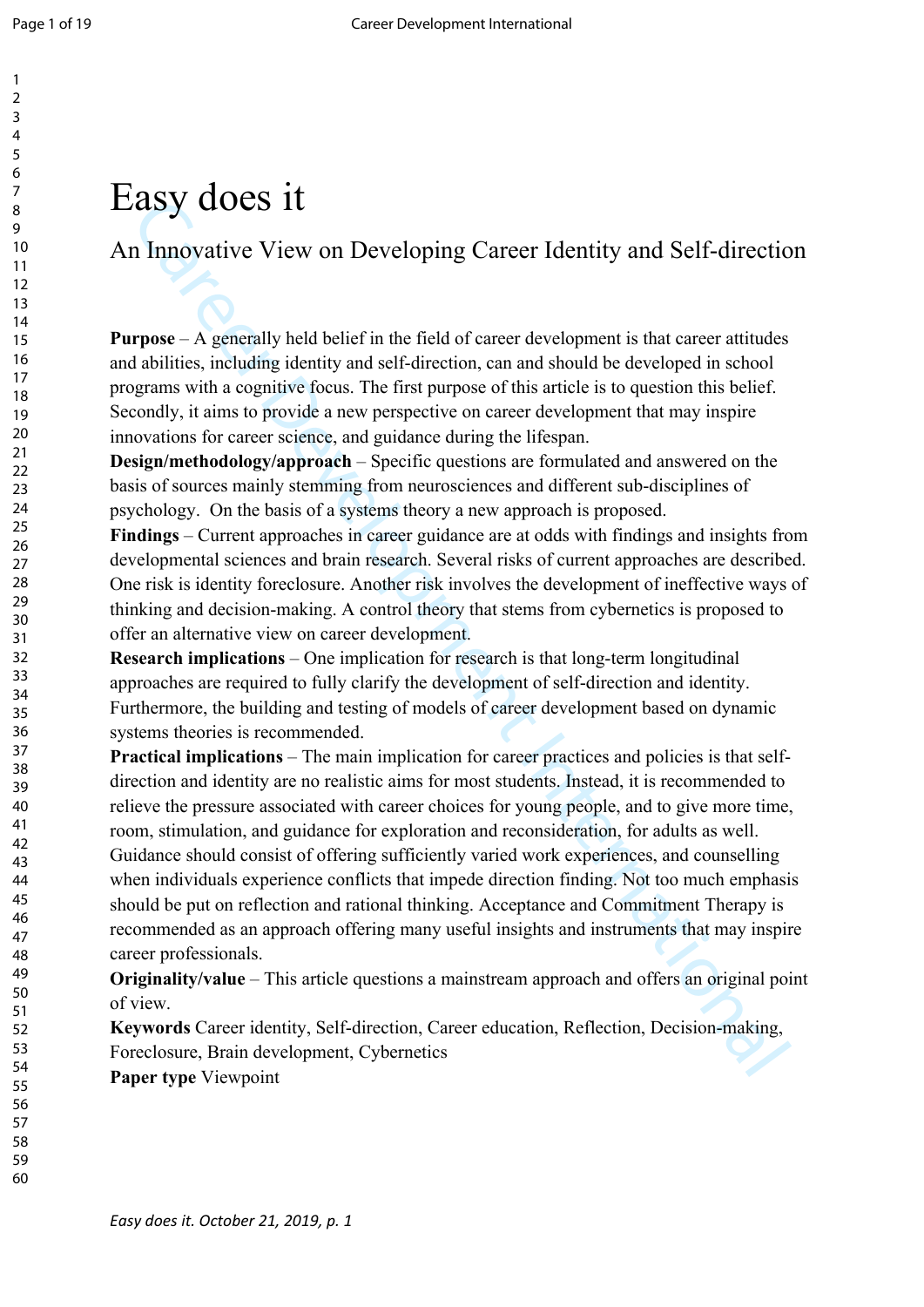#### *Introduction*

In spite of divergent views on the future of the world and work, there exists a remarkable consensus that in order to be successful in one's working life in the 21st century, people will have to dispose of an array of attitudes and abilities. Designations that are commonly used in career theory to indicate the necessary attitudes are a "boundaryless" and "protean" career orientation (Briscoe & Hall, 2006). Common designations for necessary characteristics and abilities are a "(career) identity" (Savickas, 2013), "employability" (Vanhercke, Cuyper, & Peeters, 2014), "adaptability" (Savickas, 2013) "career management skills" (Sultana, 2012), and "career competencies" (Kuijpers, 2016). A person who disposes of these attitudes and abilities possesses "career capital" and knows why, how and with whom to (find) work (Parker, Khapova, & Arthur, 2009).

Although all these concepts are distinct, they overlap to a great extent. This article will focus on an important core in the necessary career attitudes and abilities—"self-directedness" (Raemdonck et al., 2012) or "self-direction," "the desire to be agentic, in charge of one's career" (Hall, Yip, & Doiron, 2018, p. 6.2). Lin (2015, p. 757) defines self-direction as "[...] self-reliance and a proactive approach in the self-management of a career such as developing goals and search opportunities while taking responsibility for developing skills and competence." Closely related to self-direction is the concept "(career or working) identity." Kroger (2017) defines identity as a sense of inner sameness and continuity over time, that enables one to move with purpose and direction in life. In later sections some specifications will be added to the meanings of self-direction and identity.

by will have to dispose of an army of artitudes and abilities. Designations that are<br>propositively and increasing the necessary attitudes are a "boundaryless" are<br>ordan" career orientation (Brissoe & Hall, 2006). Common d Not only does consensus exist about the necessity of career attitudes and abilities, but there is also a policy consensus that fostering the development of these attributes is possible and useful (Sultana, 2012). For programs aimed at the development of career attitudes and abilities, the designations "careers provision," "career(s) education" (Hughes et al., 2016), and "career learning" (Van Geffen, 2011) are often used. "[...] it is clear that career education is a vital part of equipping young people for the future and ensuring they have the skills in their adult lives to make informed decisions." (Yates & Bruce, 2017, p. 69). Often, there is a cognitive focus, as is apparent in Sultana's (2012, p. 229) definition of career management skills, based on surveys among policy-makers in 15 countries of the European Union: "[...] a whole range of competences which provide structured ways for individuals and groups to gather, analyse, synthesise and organise self, educational and occupational information, as well as the skills to make and implement decisions and transitions."

Schools are considered to play a major role in career education. "Educational establishments across the world are expected to equip students with the knowledge and skills for employability, sustainable employment and career development." (Leach, 2015, p. 50). Van Geffen (2011) considers school to be the best place to learn the ability of self-directing one's career. He believes that it's there that young people can discover who they are. "There is growing recognition that identity formation must become an important focus in education." (Kaplan & Flum, 2012, p. 171). "Schools have a moral responsibility to ensure that young people leave school with the skills, knowledge, attitudes and attributes to manage their life, learning and work." (Hooley, Marriott, Watts, & Coiffait, 2012, p. 7). Schools are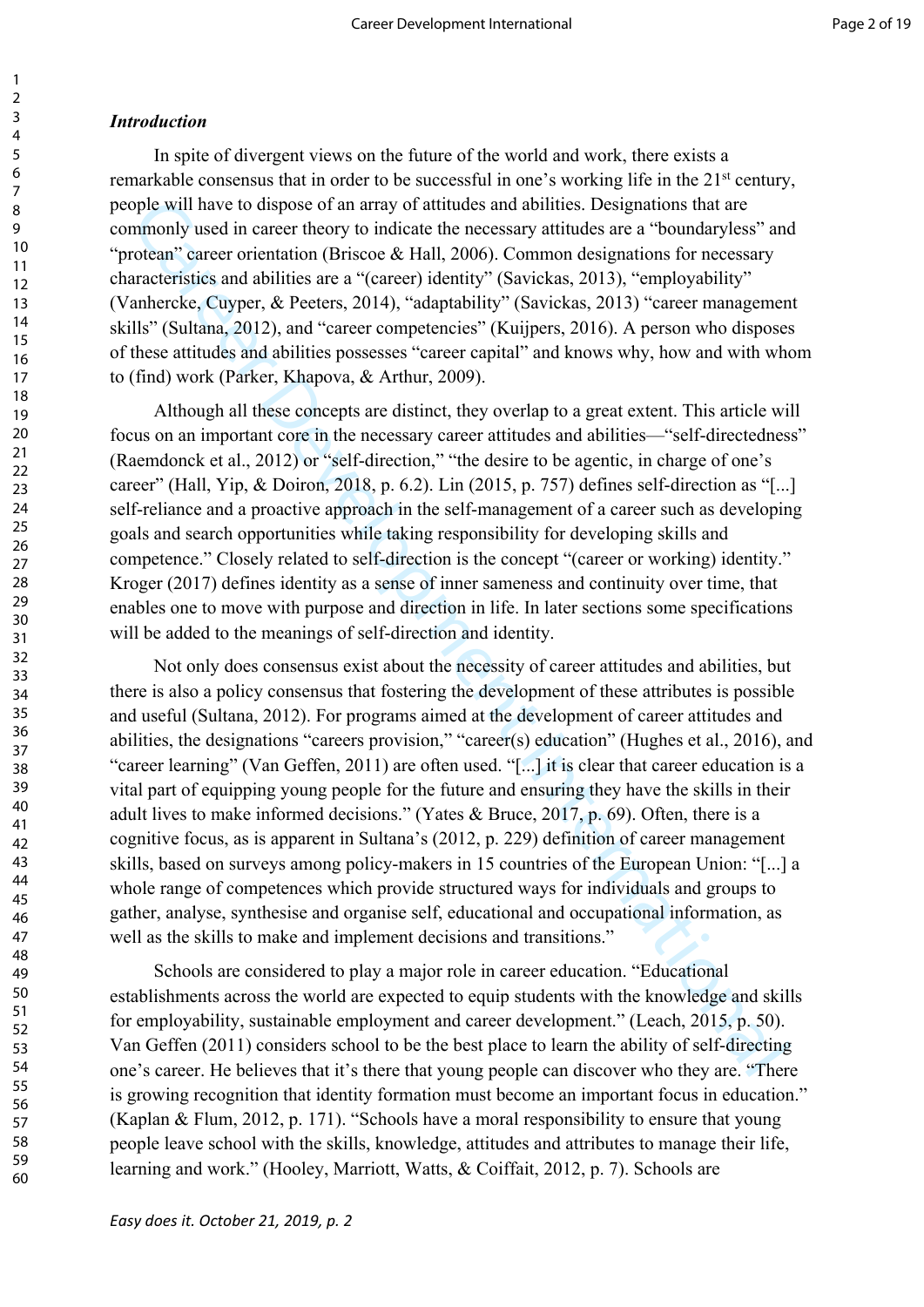increasingly acknowledging this responsibility (Kuijpers, 2016; Leach, 2015). In many countries (e.g., Cambodia, Estonia, England) governments design secondary schools as being responsible for career development among students (Haug & Owens, 2019). For example, in the Netherlands, most students in secondary education, aged 12 to 16, are subjected to an examination program that contains career competencies. They are deemed capable of understanding and directing their own learning and working processes by reflecting on their cognitive and emotional functioning (OCW, 2007). By reflecting on their experiences students at school are supposed to draw conclusions about their motives and capabilities, to construct a clear self-image or career identity, and on this foundation, to design their lives and careers (Kuijpers, 2016). In this article career learning in secondary education is emphasised. Little is known about career learning in primary education (Hughes et al., 2016). About career development in tertiary education much more is known and many ideas exist for practices to develop (Donald, Ashleigh and Baruch, 2018; Meijers & Kuijpers, 2014). The validity of the main thesis of this article, however, is less clear there, as students in higher education have had more time to mature.

returnants, then statemals in sectomals of the are the formation progres and inference and consider and internation program that contains care er competences. They are desemd capitable of derivation and directing their va In summary, there exists a belief that career attitudes and abilities, including selfdirection and identity, can and should be developed. Efforts to realise this are undertaken in school programs, often with a cognitive focus. This approach, however, is not based on empirical research (Hooley et al., 2012; Sultana, 2012). In this article, this approach is called the existing view. The main aim of this article is to question this view and the policies and practices that exist around it. Some specific questions that are examined here are: when in life do people normally develop self-direction and a (career) identity? Is it opportune to accelerate this development? What is known about the development of our brains in relation to selfreflection, self-knowledge, decision-making, and self-direction? What is the role of conscious information processing in decision-making? These questions will be examined on the basis of sources that mainly stem from neuroscience and different sub-disciplines of psychology. Using this research, it will be argued that school is *not* the best place to develop self-direction and identity. On the contrary, the existing view implies risks of jeopardising career development in the long-term. Among these risks are "identity foreclosure," "false goals," and inadequate thinking and decision-making habits.

The second aim of this article is to provide inspiration for a more promising direction. A different view, based on a cybernetic systems approach, will be offered, as well as some ideas for theory and practice, that are in line with the knowledge and insights derived from psychology and neuroscience. One aspect of the view offered here is to put less pressure on the development of self-direction and identity in education, but instead, offer more opportunities and guidance for career development for adults. Another aspect of this view is that career development is to a great extent an automatic, unconscious process, which needs time, experience, and maturation. It depends less on conscious effort than is usually assumed. In important ways, this makes career development easier.

#### *When in life do people normally develop self-direction and a (career) identity?*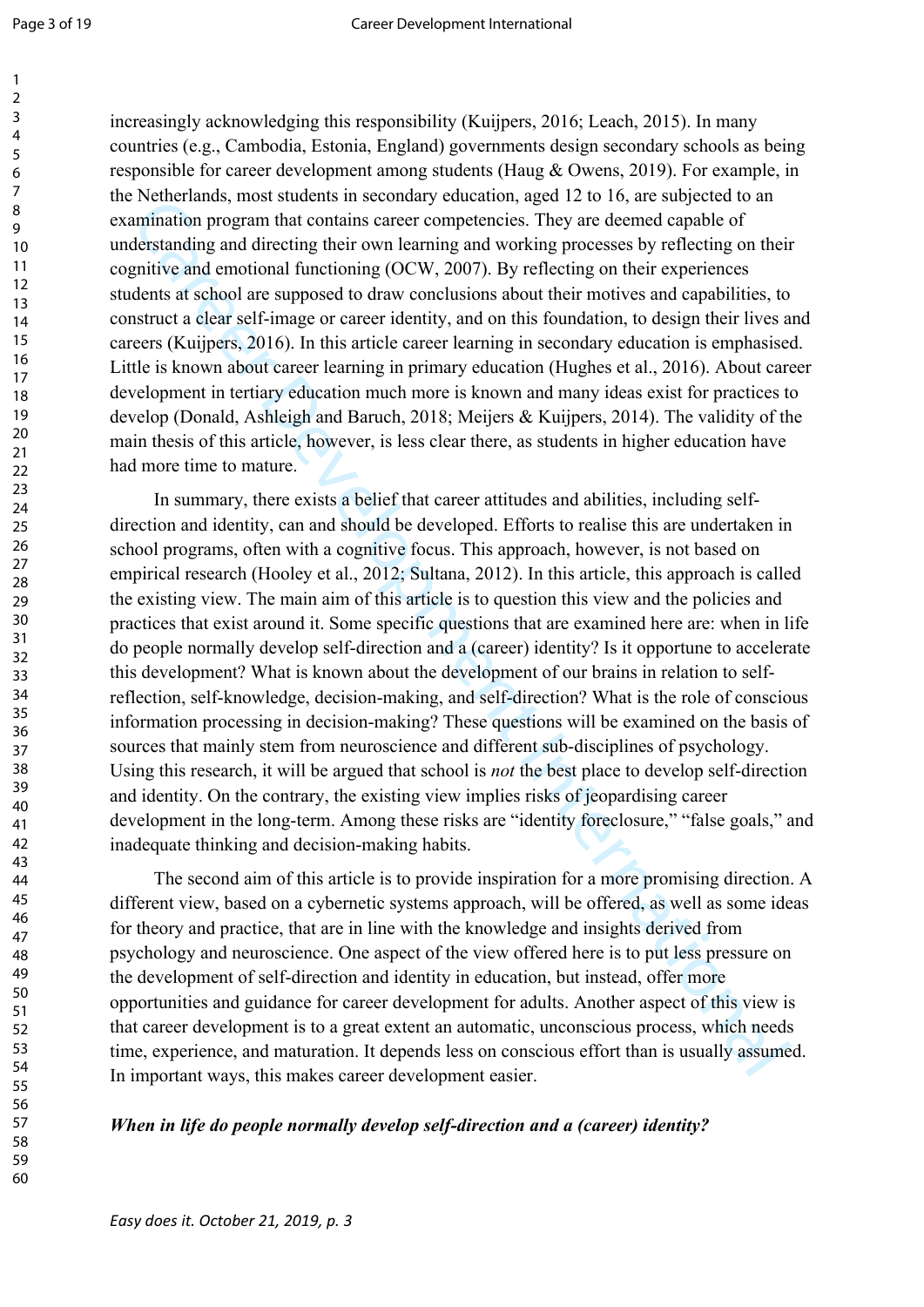In the career literature, no evidence exists about the prevalence and development of selfdirection during the lifespan (Greenhaus, Callanan, & DiRenzo, 2008; Hall et al., 2018). Extensive research, however, has been conducted on aspects of personal development that allows for an answer to the question above. Luken (2009) reviewed theories and research from Kegan, Kohlberg, and Loevinger about levels of meaning-making, moral judgment, and ego development respectively. According to the reported studies, the average adult, and certainly most adolescents, may be described as "conventional" or "conformist." They are strongly influenced by their social environment and they lack autonomy. In addition, they are not able to overview self and other, feeling and thinking, and past, present, and future. In the absence of sufficient autonomy and the ability to overview, they are not able to develop an independent point of view and a stable, personal vision on self and society. Thus, they lack a basis for self-direction. Finally, the reviewed research of Kegan, Kohlberg, and Loevinger indicates that a majority of the population remains stuck in a conventional or conformist stage of development. Only a minority of between one-quarter and one-third of adults reaches developmental stages that may be called self-directed, usually only later in life.

www. and answer to the questant anove : Leacher (2007) reviewe uncores and research and the pholoneter and internation and internation and internation and internation and internation and internation and internation and in Erikson, who introduced the concept identity to psychology and the general public, considered adolescence as a period of "identity crisis"—a phase of role confusion and uncertainty about the self. As a result, a common belief ensued that this crisis should be resolved in adolescence and that normally one enters adulthood with an achieved identity. From this perspective it is logical to think that in school young people should be helped to discover who they are (Kaplan & Flum, 2012; Van Geffen, 2011). The idea that identity is generally formed in adolescence, however, is far from reality. Many (young) adults have not yet developed their own identity. For example, meta-analyses of numerous empirical studies show that of young adults, aged 23-29 years, only 31% may be described as having an "achieved identity," characterized by clear commitments in life and work, based on sufficient explorations. It is not until the 30-36 year age group that about half (47%) of the participants may be rated as identity achieved (Kroger, Martinussen, & Marcia, 2010; Kroger, 2017). This finding corresponds quite well with the outcomes of one of the rare longitudinal research projects where identity is investigated during a long part of the lifespan. Whitbourne (2010) found that 53% of her subjects eventually developed an authentic, healthy identity. The other half adopted an identity prematurely, remained searching, or did not succeed in rebuilding a lost identity.

Could it be possible to accelerate development, so that people develop self-direction and achieve an identity earlier in life? And would it be possible to foster development, so that a larger proportion of the population ultimately becomes self-directed and identity achieved? These questions will be looked at presently, but first a few, relatively new insights about the brain and its development are presented. These insights help to explain why self-direction and identity are so difficult to achieve for young people.

#### *Insights from brain research*

In the last few decades, thanks to very sophisticated new techniques, it has become possible to investigate the development and workings of the living human brain. This has led to important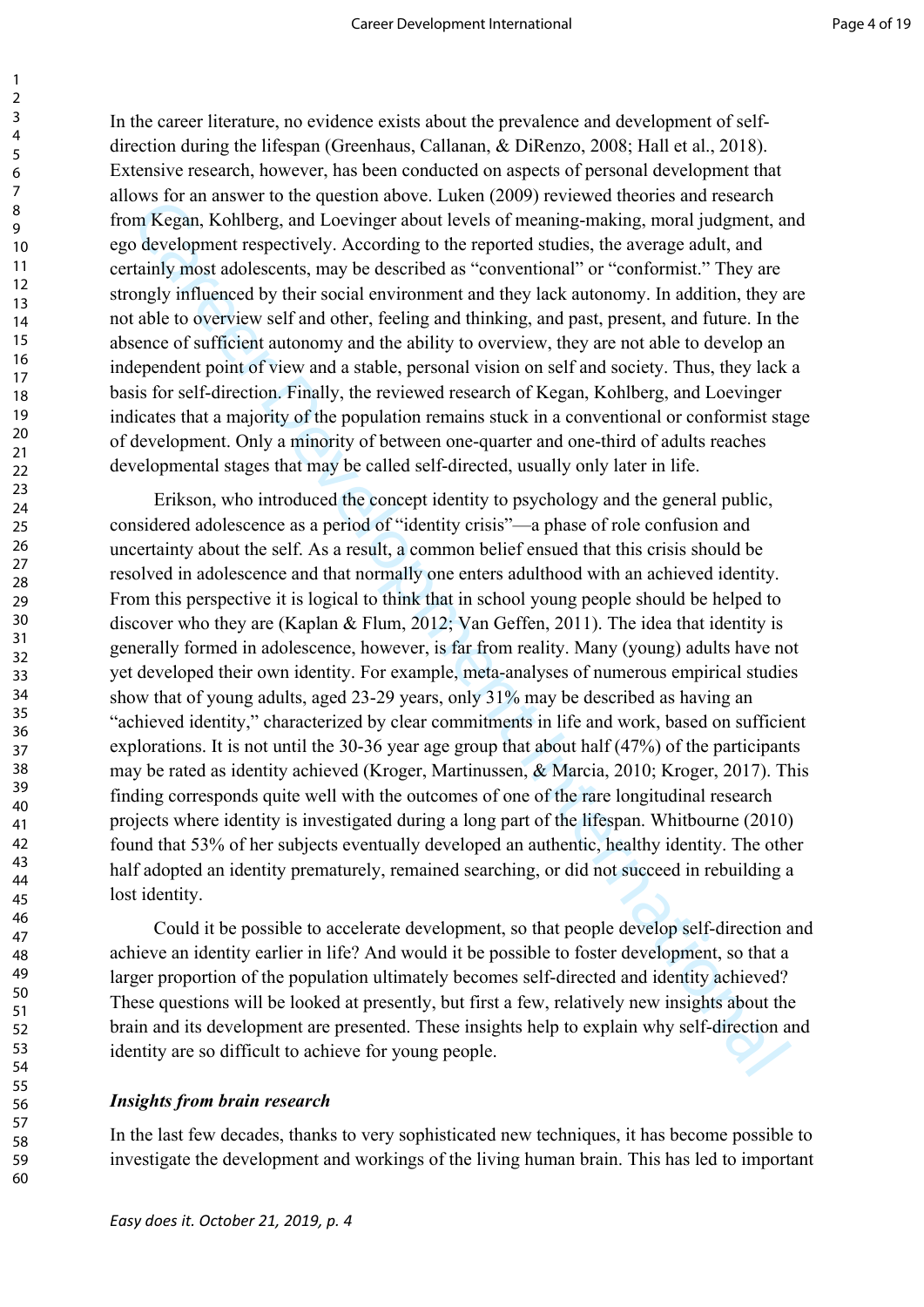findings and insights, which are very pertinent to career development. Until now, however, these have received little attention from career scholars and practitioners. One notable exception is the overview study of Westwell and Panizzon (2011) on brain development in the context of cognitive and career development. This work offers powerful arguments for the importance of matters of the brain for career development.

The main finding of brain research in relation to personal and career development is that the maturation of the brain takes much longer than previously thought. For a long time, it was assumed that the brain would be fully developed around the age of 12, when the skull does not grow anymore and the person has become able to execute formal, abstract thinking operations. Now we know that our brain matures until somewhere between the ages 20 and 30, and in some respects even beyond (Blakemore & Choudhury, 2006; Craik & Bialystok, 2006; Goldberg, 2009; 2009; Mills et al., 2016; Steinberg, 2016). Maturation is necessary for brain components to operate properly. It relates to a biological, largely genetically determined process of decreases in the quantity of grey matter (mainly neurons) and increases in white matter (nerve fibres).

metric continuous and variety and with the metric and the metric of the binal that with the main finding of brain research in relation to personal and career development is the main finding of brain takes much interdation Entering adolescence, most components of the brain are mature, but there is one notable exception. The maturation of the prefrontal cortex (PFC), the voluminous area of the brain behind the forehead, continues until around the age of 25 (Craik & Bialystok, 2006; Goldberg, 2009). For many years, scientists wondered about the function of the PFC. This was not clear and for this reason, the PFC was sometimes called "the silent lobes" (Goldberg, 2009). Strangely enough, people can function rather well with a severely damaged PFC. A famous example is Phineas Gage. In 1848, this railway worker had his PFC accidentally pierced by an iron bar, propelled by an explosion. Surprisingly, he could still function normally in many ways. "The instruments usually considered necessary and sufficient for rational behaviour were intact in him. He had the requisite knowledge, attention, and memory; his language was flawless; he could perform calculations; he could tackle the logic of an abstract problem." (Damasio, 1994, p.xii). Gage managed to perform very different types of labour. He worked as a farmhand, showed himself as a curiosity to the public, and drove spans of six horses as coachman on long distances in Chile. But there was something important that he could not do anymore—look into the future and give direction to his life. The neuroscientific literature offers more, intriguing examples (e.g., "patient R" in Stuss, 1991; "Elliot" in Seligman et al., 2016) of people who remain capable of very intelligent thinking and operating after severe injuries to their PFC. They are able at self-reflection and self-knowledge, but not at selfdirection. What in particular seems to be lacking is "affective forecasting." This concept relates to the usually subtle feelings and physical reactions that are evoked when we make representations of possible future scenarios. Processing and integrating these signals play an important role in the development of preferences, decisions, and a course in life (Gilbert & Wilson, 2009; Seligman et al., 2016).

The absence of a mature PFC may explain why young people have difficulty in integrating thinking and feeling, and taking long-term decisions. It makes understandable why adolescents often stick blindly to choices they made or radically go in the opposite direction after a disappointment (Westwell & Panizzon, 2011). Thus, the insights from neuroscience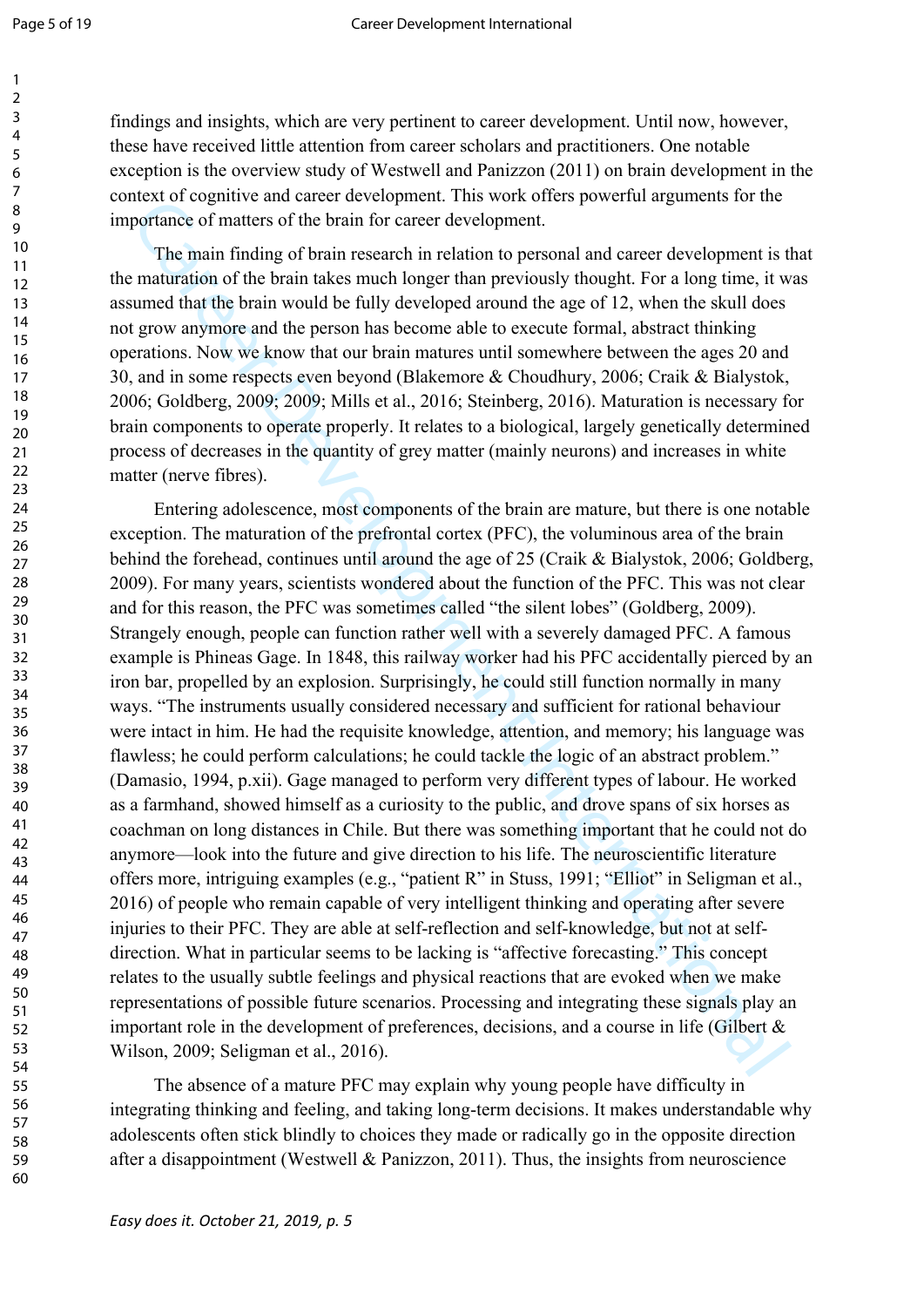help to explain why identity and self-direction are so rare among adolescents and young adults. They do not yet explain, however, why so many people never develop self-direction and an achieved identity. We will return to this matter shortly.

#### *Is it opportune to accelerate the development of self-direction?*

*d* opportune to accelerate the development of self-direction?<br>
many, it seems an attractive idea to accelerate development. The idea is that a person an<br>
many, it seems an attractive idea to accelerate development. The i To many, it seems an attractive idea to accelerate development. The idea is that a person and society can then exploit the developed capacities earlier and longer. Faster seems better. Also, some are afraid that if people do not learn self-direction in adolescence, they will never learn it all. Many developmental scientists, however, are sceptical about the possibilities of accelerating development. Jean Piaget, undoubtedly the most famous scholar in this field, referred to this matter as "the American question" (Hopkins, 2011). He suggested that pushing children beyond their natural levels was like training animals to do circus tricks. It may have an apparent, temporary result, but instead of contributing to their normal growth, it could lead to stunted long-term development. Bjorklund (2007) mentions examples from several contexts of learning and development of animals and humans where an early start of a learning process leads to longer durations and lower final levels compared to a later start. Researchers in the context of ego development have found that a rapid ego development in youth does not imply a high ego level as an adult (Syed & Seiffge-Krenke, 2013; Westenberg & Gjerde, 1999). Finally, neuroscientists also conclude that rapid brain development by no means automatically implies better development. An early maturation of the PFC is associated with the emergence of depressive symptoms in adolescence, possibly caused by an excessive cognitive control over emotional tendencies (Bos et al., 2018). The cortex of very gifted children matures more slowly than is the case with less gifted children (Shaw et al., 2006). Jolles (2016) makes this point metaphorically—a slow-growing tree can eventually become the tallest tree.

In order to know more about the optimal pace of development the concept "sensitive" or "critical period" is of interest. This construct refers to a life phase that is optimal for the development of a certain capacity (Berk, 2008, Blakemore & Choudhury, 2006; Guldberg, 2009; Jolles & Crone, 2012). For example, if a child has not been in intensive contact with music before the age of seven, it becomes almost impossible to develop "absolute hearing" the ability to produce or name a tone without a reference tone. It is well known that learning experiences should not start too late. Much less attention is given to the fact that learning experiences should not start too soon, when the person is not yet "ready" for it. Early learning is often wasted energy. Or worse, it can be harmful. Starting too early can disrupt development (Fischer & Bidell, 2006), harming plasticity and learning ability in the bud (Jolles & Crone, 2012).

A simple psychological explanation for the disadvantages of starting too early is the experience of discouragement, as a consequence of the inability to meet expectations. A neuroscientific explanation is that the "plastic" brain develops the habit of using brain areas that are not optimally equipped for the task, because the areas that should do the work are not yet mature (Jolles, 2016; Sebastian, Burnett, & Blakemore, 2008). What happens may be called "neural Darwinism"—groups of neurons compete with each other by recruiting neurons whose function is not yet specified (Bjorklund, 2007). Once they have been recruited, they do

1 2

ASSE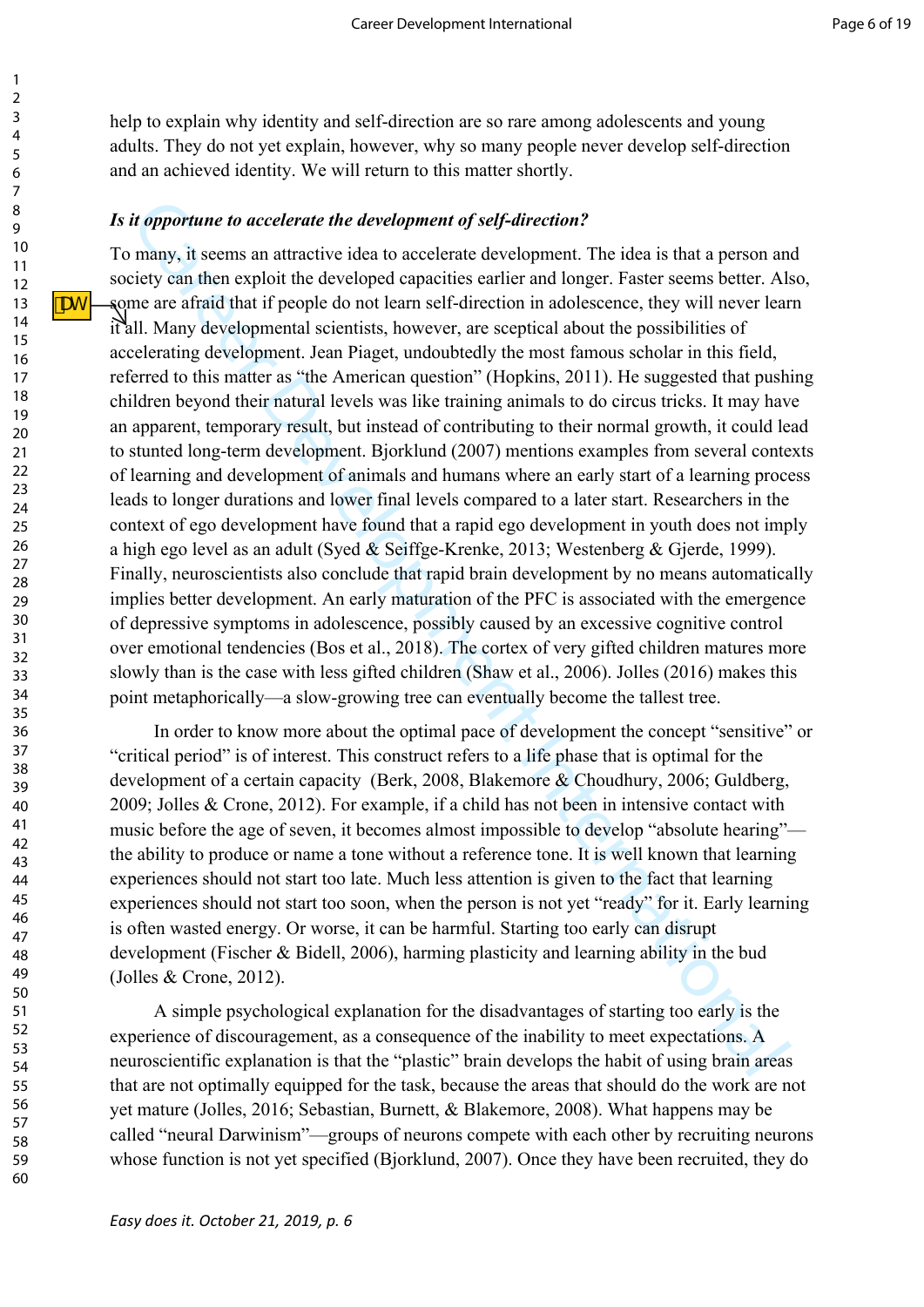not give up their job easily (Jolles & Crone, 2012). Therefore, "unlearning" is often more difficult than learning (Crossley, Ashby, & Maddox, 2012). It is like a flawed stroke in sports like golf or tennis that is hard to change. In career reflection, the young person learns to make choices with the available reasoning capacity instead of a not-yet-present ability to generate future images and to process associated "gut feelings" (Blakemore & Choudhury, 2006; Steinberg, 2005).

See with a care wannot becoming capacity mestacle of a non-yelpresche annual of the person of a step-<br>intermation process associated "gut feelings" (Blakemore & Choudhury, 2006;<br>timberg, 2005).<br>The magnetic process associ Considering the above, what then is the sensitive period for the development of selfdirection? For the development of *self-regulation*, adolescence is probably the sensitive period (Jolles, 2016). Self-regulation involves executive functions such as impulse control, cognitive flexibility, and planning (Burnett et al., 2010; Jolles, 2016; Steinberg, 2005; Westwell & Panizzon, 2011). However, self-regulation should be distinguished from *selfdirection*. Descriptions of self-regulation imply that goals are already established (Carey, Neal, & Collins, 2004; Matsumoto, 2009). Self-regulation implies a feedback process in which one's current state is compared with a target state and in which behaviour is aimed at reducing the differences between the two states (Vohs & Baumeister, 2007). In contrast, selfdirection implies an additional feed-forward process by which goals are set so that differences with the current state are created (Harms, 2010). Self-direction is more than self-regulation. It involves more autonomy. It means not only making and executing plans, aimed at existing goals, but implies also looking for, determining and adapting a direction from which goals are derived.

Logically, the sensitive period for self-direction will come after self-regulation, in (young) adulthood. This corroborates empirical findings about the earliest ages being around 25 for reaching levels of development permitting self-direction (Luken, 2009). Combined, these findings suggest that it would be appropriate to help adolescents to develop selfregulation, but that for fostering self-direction it would be wiser to wait until young adulthood. Then, more people might ultimately become self-directed.

In this section some risks of too early a start of developing identity and self-direction are indicated in general terms like "learning a flawed stroke." In the next sections, some more specific risks for career development are described.

# *Foreclosure*

In the context of identity development, "foreclosure" means that the person seems to have achieved an identity, but this "identity" is uncritically adopted, mostly as a result of identifying with parents, friends, and/or public figures. One's commitments are not based on the exploration of possibilities but on others' opinions and social pressures (Kroger, 2017). One of the first authors who drew attention to the possibility that pressures upon identity development may produce foreclosure was Petitpas (1978). Based on a literature review, he stated that foreclosure is associated with (sometimes extreme) obedience, having an external locus of control, and being directed at remaining safe, secure, and approved of, rather than in taking risks or seeking autonomy or actualization. These are characteristics that are not optimal for flourishing in today's, let alone tomorrow's society. Though Petitpas could not yet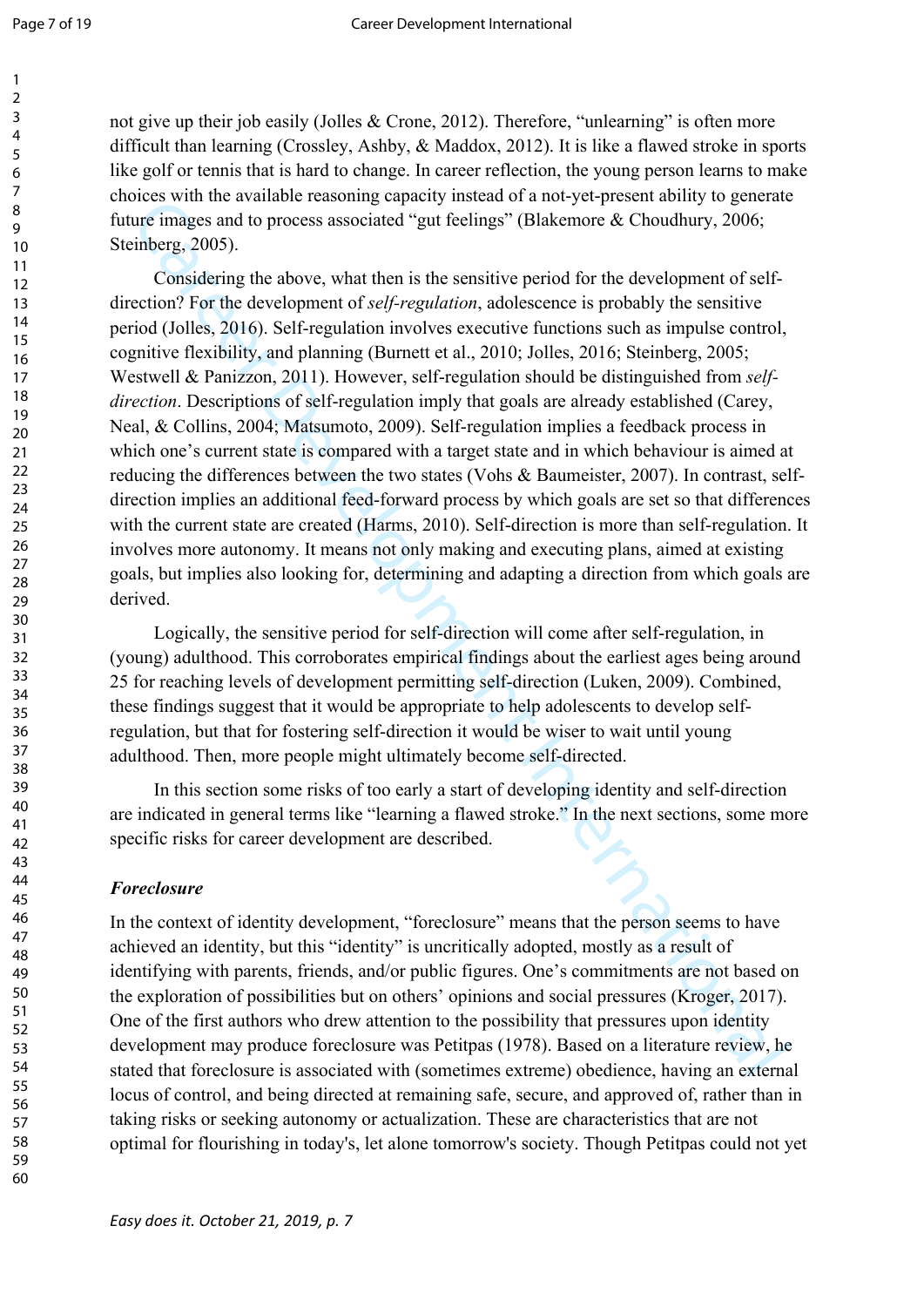provide longitudinal research data, he predicted that foreclosure could in the long-term lead to phenomena like "midlife crisis."

is the control of the matter as the state of the state of the state of the state of the state of the state of the state of the state of the state of the state of the state of the state of the state of the state of the sta One of the problems with foreclosure is that it is often very persistent, especially in the case of occupational foreclosure (Fadjukoff, Pulkkinen, & Kokko, 2005; Skorikov & Vondracek, 2012; Whitbourne, 2010). Petitpas (1978) and Kroger et al. (2010) demonstrate that foreclosure does not draw attention to itself. Foreclosed young individuals rarely cause troubles. At first sight, it is not possible to distinguish them from young people who have reached an achieved identity after sufficient exploration (Shaffer & Zalewski, 2011). Their foreclosed commitments are likely to be socially supported and implemented. School and parents are usually happy with the stable choice the young person seems to have made; hence there is no motivation or encouragement for them to change (Kroger et al., 2010). Furthermore, the foreclosed identity tends to "defend itself." The idea of having to change one's choice becomes frightening. Therefore, foreclosed individuals are not open to new experiences, avoid risk-taking, and cling to their "identity." As a result, they do not learn much about themselves and the possibilities in the world. Jepsen and Choudhuri (2001) found in a longitudinal study that about one-third of their subjects had stable career patterns over a 25 year period after high school graduation, but that the people in this stable group were relatively dissatisfied with their careers. According to Whitbourne's (2010) longitudinal research, 27% of careers may be described as a "straight and narrow path." The risks of enduring feelings of dissatisfaction or a severe crisis later in life and career are relatively high in this group. People who reconsider and explore when necessary learn much more about themselves and the world and they have a much greater chance of creating an "authentic road" in life and career. Figure 1 illustrates the difference between the two career paths.



Following Brophy (2009), it may be concluded that identity is a double-edged sword. It provides clarity and direction but may exclude the person from experiences in other fields. In a stable environment, early specialization provides an advantage in the competition with others and in building expertise. But it also implies less time for learning about the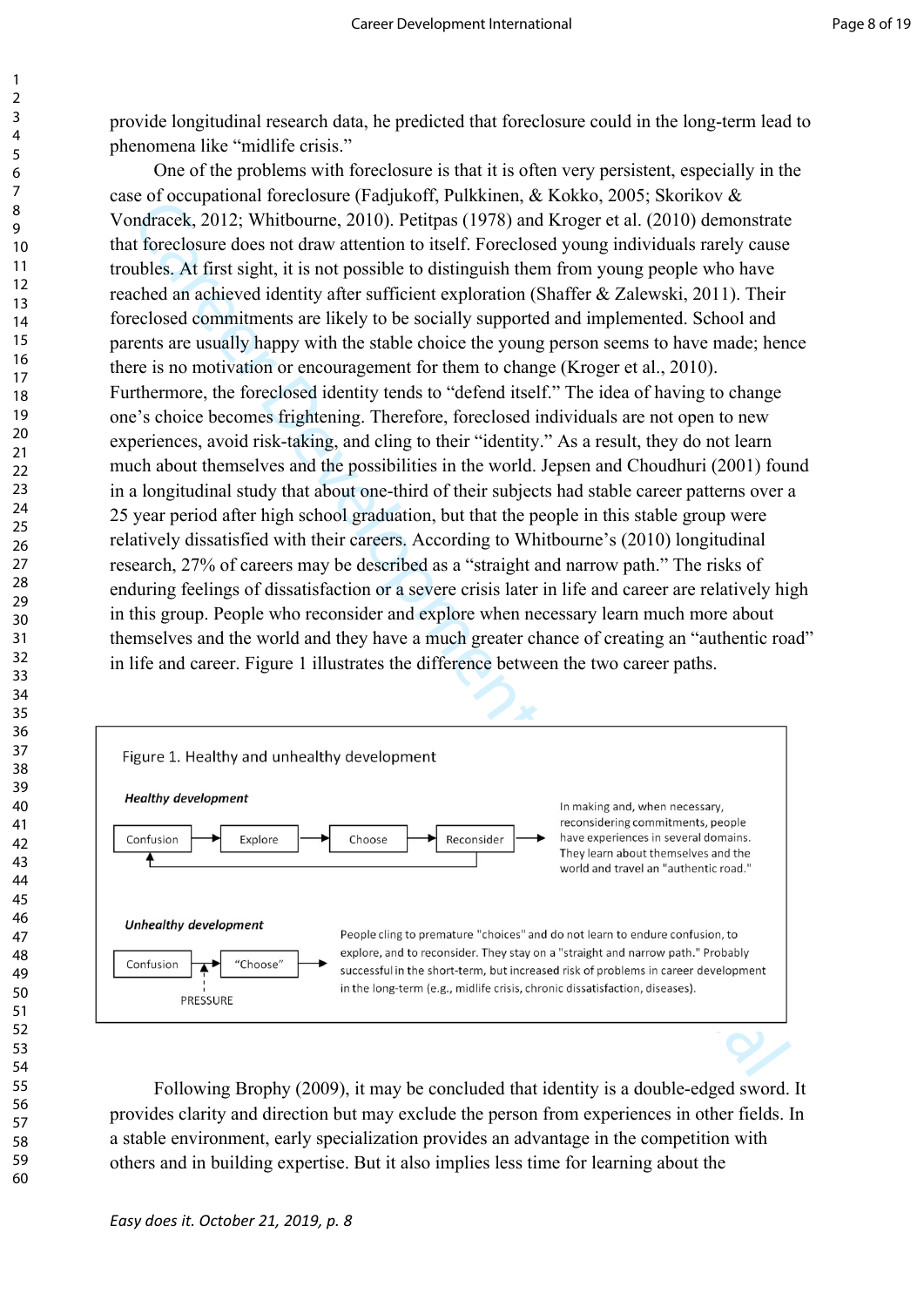environment and, therefore, comes with a higher risk of miscalibration (Frankenhuis & Panchanathan, 2011). In our society, where we see rapid change today and likely into the future, flexibility has more advantages. Then the disadvantages of an identity defined too early can weigh heavily.

# *Ineffective reflection and decision-making habits*

by can weigh nearny.<br>
Your weigh nearny.<br>
The singe paracelest and decision-making habits<br>
The singe paracelest and the formulation for the curver science and profession,<br>
The mean and "the reasoning" play a central role Ever since Parsons (1909, p. 5) laid the foundation for the career science and profession, information gathering and "true reasoning" play a central role in career guidance (Patton & McMahon, 2014). Sultana's (2012, p. 229) definition of career management skills, which was quoted in the introduction of this article, may serve as an example. A recent form of advocating true reasoning is inspired by Nobel Prize winner Kahneman (2011), who discerns two systems operating in the judging and choosing mind. "System 1" works automatically, based on experience, in a nonverbal, emotional, holistic, quick, associative, and effortless way. "System 2" operates on the basis of conscious, verbal reasoning in a rational, analytical, slow, controlled way, and requires wilful effort. Career scholars recommend the use of System 2 in career choices. Redekopp (2016, p. 7) argues that System 1 is responsible for all kinds of cognitive illusions and should be corrected and "outsmarted" by System 2. System 2 should "override" the decisions of System 1. In the same vein, Kuijpers and Van Dinteren (2016) advocate using System 2. They believe that this system knows better what is good for the person than System 1. They argue that System 1 is responsible for people deviating from their plans. It lets people make choices based on unchecked images. In order to be able to make more conscious and therefore, according to Kuijpers and Van Dinteren, better choices, individuals should learn to reflect, which they equate with exercising and using System 2. They claim that, if the higher parts of our brain are not involved in decision-making, choices are more or less accidental.

Kahneman (2011) himself does not share the preference for System 2, demonstrated by Redekopp and Kuijpers & Van Dinteren. He repeatedly praises the quality of the extremely fast and effortless judgments of System 1. On the other hand, he denounces intrinsic errors of System 2, for example being overconfident, having the illusion of understanding. Kahneman describes the problems associated with "narrative fallacies." Flawed stories of the past shape our views of the world and our expectations for the future. Kahneman further describes the "tyranny of the retrospective self" (p.104). We mistakenly identify ourselves with our remembering self at the expense of our experiencing self. This leads to "absurd choices" (p. 441), exposing the person to unnecessary pain. According to Kahneman, there is a compelling cognitive illusion to confuse the experience with the memory of the experience. With System 2 we try to increase the quality of our future memories instead of the quality of our experiences.

Many years before, in the 1970s, Epstein (2003) laid the foundation for the dual process theories of Kahneman and many others. He discerned an Experiential and a Rational System, much like System 1 and 2. In the context of career development, Epstein's warning for "the life-long pursuit of 'false goals'" (p. 164) is of interest. When we achieve these kinds of goals we are successful according to the Rational System. At the same time, the Experiential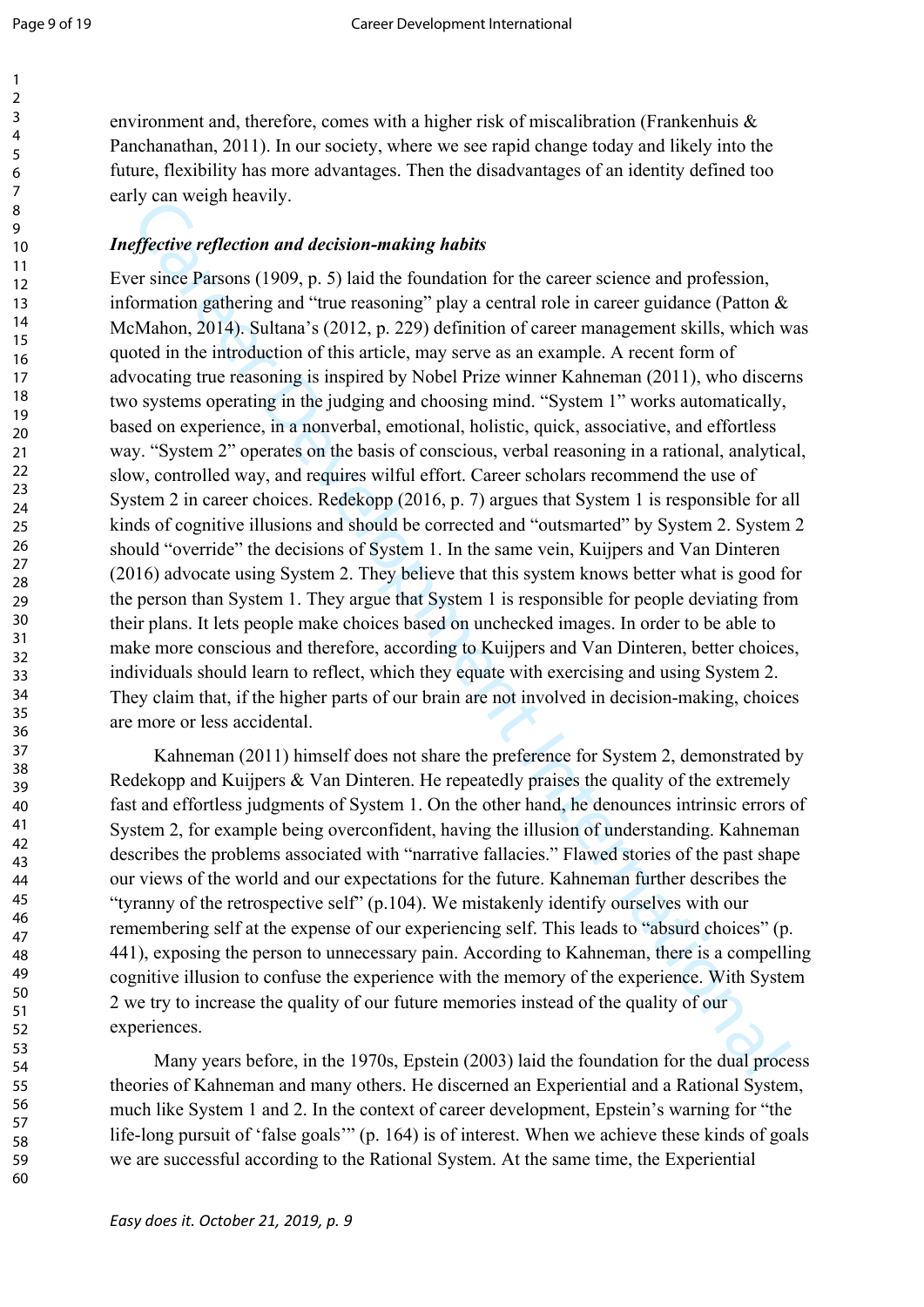System may make the person feel like a miserable failure. Epstein uses the Russian writer Tolstoy as an example of a man experiencing deep despair after achieving his life goals fame and wealth.

Of particular interest in the context of career education is Epstein's observation that the intelligence of the Experiential System is at its lowest point in adolescence, while the intelligence of the Rational System is at its peak. Developmental psychologists add that adolescents generally overestimate the possibilities of logical thought, a phenomenon called "hyperrationality" (Siegel, 2013). Their freshly acquired potentials of abstract, formal thinking are overused (Kegan, 1994). The goals that they choose in this phase tend to persist during large parts of their lives (Kahneman, 2011). In addition, adolescents generally have a strong tendency to adopt valuations of important others (e.g, parents or friends)(Kegan, 1994; Jolles, 2016). For these reasons, the risk of inauthentic, misleading and lasting goals is substantial.

Conscious thinking about choices may impair the outcomes, while "unconscious thinking" often leads to better decisions. Though seen by many as a contradiction in terms, unconscious thinking is exactly what our "Smart Unconscious," which is quite similar to System 1 and the Experiential System, does (Dijksterhuis, 2008; Dijksterhuis & Strick, 2016). The choices of the Smart Unconscious are very fast, but certainly not a matter of chance, as Kuijpers and Van Dinteren (2016) suggest. They are based on the unconscious processing of the person's lifelong experience.

Of particular interest in the contest of caser denotion is Foptien's observation that the elligence of the Experimential System is at its peak. Developmental psychologists and that if elligence of the Rational System is a Conscious thinking generally may lead to positive outcomes in simple and stable situations. In complex, ambiguous, or changing situations, however, the capacity of conscious thinking falls short. It can operate only by "freezing" the situation, and by simplifying it, with all kinds of unhelpful consequences. The fast, automatic, parallel processes of the Smart Unconscious are indispensable then. They distort the living reality less. Conscious thinking may play an obstructive role by distorting feelings. Verbalizing entails that people lose contact with their original feelings (Creswell et al., 2016). Previously, Wilson and Schooler (1991) concluded from their research that people change their criteria when they think. They will overdraw aspects that may be verbalized and are defendable, at the expense of aspects that one cannot articulate or argue. "People change their mind about how they feel," (p.191) and accordingly make suboptimal decisions. Sometimes it would be better if System 2 outsmarted and overruled System 1. Sometimes it's wise to give up one's plans.  $|\mathcal{F}|$ 

Reviewing the literature on dual process theories, a clear conclusion may be drawn that in general, an equilibrated cooperation of System 1 and System 2 (or Experiential and Rational System, and unconscious and conscious thinking) leads to the best results (Gilbert & Wilson, 2009; Krieshok, Black, & McKay, 2009; McGilchrist, 2009; Nordgren, Bos, & Dijksterhuis, 2010). Wise choices are made by well-coordinated operations of the whole brain (Meeks & Jeste, 2009). One reason is that they demand an integration of thinking and feeling (Gilbert & Wilson, 2009; Seligman et al., 2016). For this, among other things, a mature PFC is necessary (Pfeifer & Berkman, 2018). This neural hardware is not yet ready in the adolescents' brains (Steinberg, 2016). When politicians, school managers, and parents demand well-established, stable career choices, and when career professionals encourage in a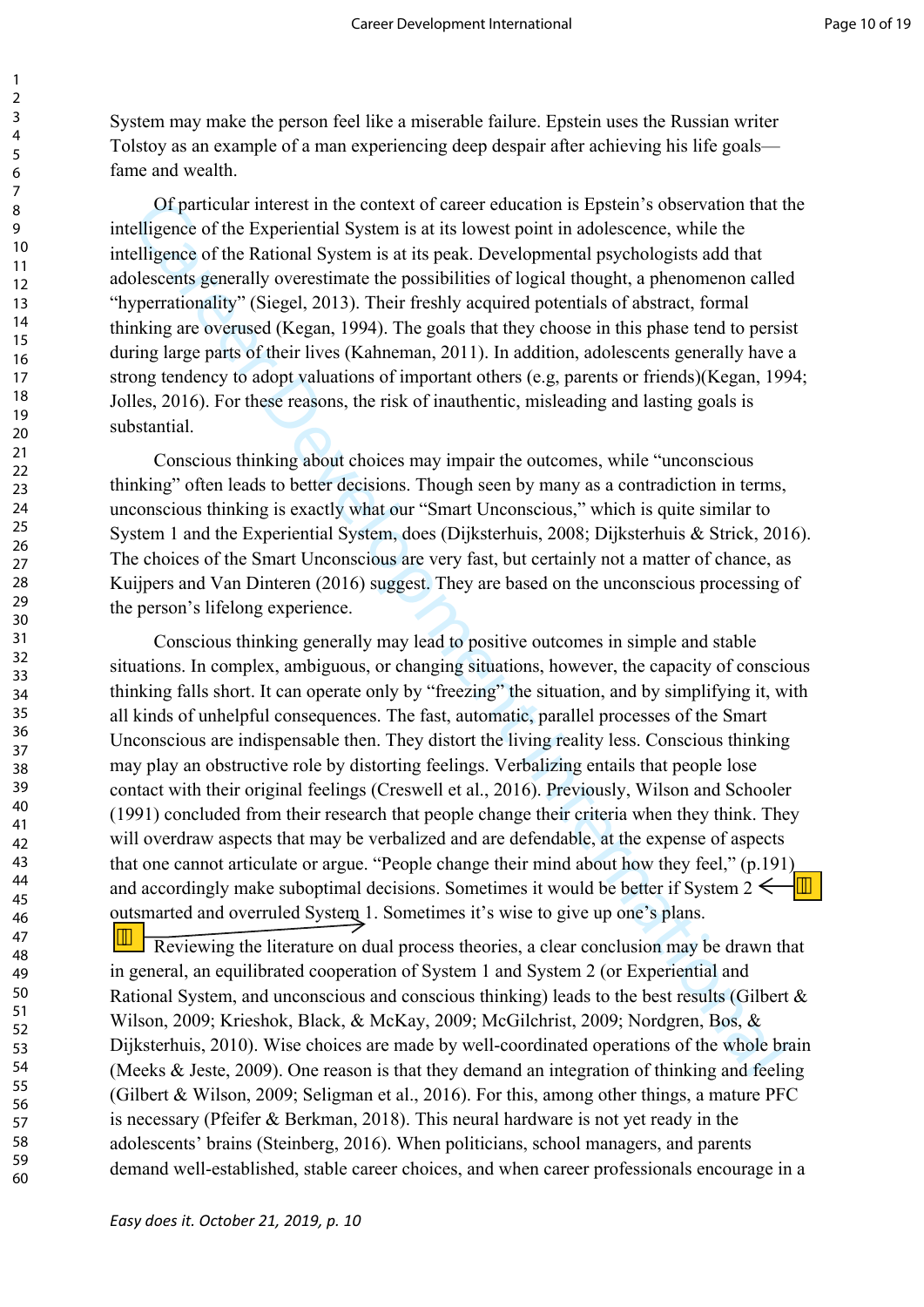biased way System 2 and rational, conscious thinking for making these choices, then adolescents risk learning to make unwise choices and may be directed by false goals during large parts of their lives.

# *A promising theory*

**promising theory**<br> **promising theory**<br>
this and Banneister (2007) note that many psychologists still tend to connote self-regulated<br>
colon by the self insteds of it brings a process of the self. Also in the carectr domain Vohs and Baumeister (2007) note that many psychologists still tend to connote self-regulation as done by the self instead of it being a process of the self. Also in the career domain, selfdirection generally seems to be viewed as a process in which a self governs the person (e.g., Savickas, 2013). For this popular conceptualization and use of this idea of self, the designation "homunculus" may be used. This Latin word means "little man" and indicates that there is a little person inside the individual that functions as its causal agent. But if there were such a homunculus, by what or whom is he directed? By a homunculus in the homunculus? As this idea leads to insurmountable logical problems, it is considered a dreaded myth (Morf & Mischel, 2012). Overcoming this kind of thinking seems an essential challenge for progress in the behavioural sciences (Bateson, 1972; Damasio, 1994). Likewise, in the career domain, we should develop a contextualised understanding of the self to replace or transform the decontextualised self as something, a unique, discrete, relatively stable entity, that the individual possesses (Hartung and Subich, 2010) and should discover (Ibarra, 2003). In this article, self-direction is viewed as a person, being an integrated assembly of mind and matter, and conscious and unconscious processes, finding his own way in society. But how does this self-direction work?

A theoretical way out of this conundrum is offered by systems theories (Hartung and Subich, 2010; Patton & McMahon, 2014; Vondracek, Ford, & Porfeli, 2014). In particular, cybernetic theories, which intend to explain steering processes, seem pertinent. In my opinion, the Perceptual Control Theory (Powers, 2005; Robertson & Powers, 1990) is a particularly interesting and promising example. This theory is applied in several subfields of psychology (Hershberger, 1990; Higginson, Mansell, & Wood, 2011; Kerpelman, Pittman, & Lamke, 1997; Mansell & Huddy, 2018), but has to my knowledge, until now, received only minimal attention from career scholars (Heravi, 2015).

According to the Perceptual Control Theory (PCT), self-direction may be adequately described in terms of top-down and bottom-up signalling and feedback loops in a hierarchical, integrated control system operating in an environment, without a specific part governing the system. The revolutionary crux of this theory is that behaviour is viewed as the control of perception. For example, a driver is not controlling the movements of her hands and feet, but she is controlling her position on the road and her distance to other cars. The PCT deviates radically from behaviourism and cognitivism (Robertson & Powers, 1990).

From the PCT two conditions may be deduced that are important for the effectiveness of steering processes: (1) top-down controlling signals are not conflicting; (2) bottom-up perceptual feedback is undistorted. The first condition implies that (career) problems may originate from conflicting signals coming from the higher levels of the control hierarchy. For example, a person wants to be successful *and* relaxed. Based on the PCT, a method of psychotherapy is developed, for solving these kinds of problems (Mansell, Carey, & Tai,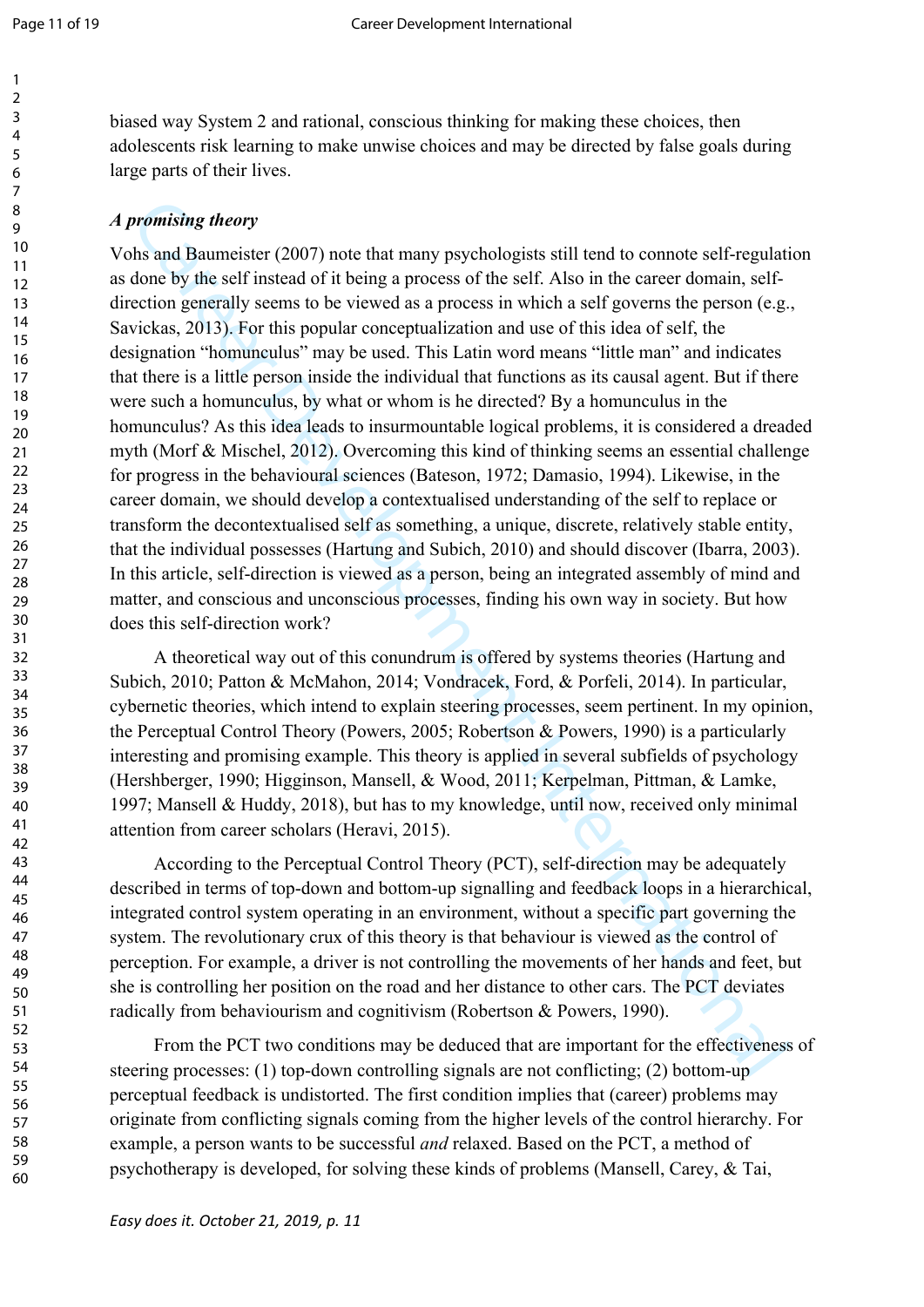2013). This so-called Method Of Levels might inspire the development of an adaptation for career professionals. In this method, awareness is shifted from the levels where problems are experienced to the levels where conflicts cause these problems. On that level, however, a solution cannot be found by thinking or reflecting, but is created by a "reorganisation process." This process consists of trying out changes on different levels of the control hierarchy. Feedback—indicating whether changes produce betterment or not—is processed. According to the theory, this reorganisation process largely functions automatically and unconsciously. It can neither be executed nor controlled by the thinking I, but it can be stimulated by directing awareness. According to the PCT, thinking is only important at one specific level in the hierarchy, the Program Level, where actions are programmed to reach goals. Thinking is not suited for choosing goals.

The second condition for the effectiveness of steering processes concerns an undistorted receiving and processing of perceptual feedback. These feedback signals stem from one's environment, but equally important are signals from one's own organism (e.g., feelings, emotions, moods). The undistorted receiving and processing of signals can be fostered by mindfulness (Brown, Ryan, & Creswell, 2007). It is thwarted by thinking too much (Barron et al., 2011; Wilson & Schooler, 1991), and by being led by rigid goals or plans. For example, a manager, focused on quarterly results, does not notice signs of his staff being dissatisfied, and ignores his headaches.

#### *Implications for practice, policies, and research*

more cannot be chosen by manneg or rencedue, and is cucated by a reduced by a reduced by a reduced by the chosen consists of typing on the hanges on different levels of the control<br>cockies". This process consists of trying Also for the *development* of self-direction, two conditions may be deduced from the PCT: (1) the person needs to have sufficiently varied experiences; and (2) when conflicts in the higher levels of the control hierarchy arise, the person may be helped. For career education the first condition implies that the person receives opportunities and is stimulated to have experiences with different kinds of subjects and forms of work in varied contexts. Then, for example, a girl, wishing to become a nurse, may discover that working in a laboratory might be interesting. The second condition implies that career counselling is provided when necessary. Then, the counsellor's primary aim should not be to produce conclusions about capabilities, motives, plans, or identity but to facilitate natural growth processes by stimulating experiences and directing awareness. Learning, and the development of preferences and direction are largely automatic and unconscious processes. The core is doing things (internally, in imagination, and externally, in the world) and processing feedback signals that indicate the quality of ensuing experiences. In this way, gradually a reliable sense of direction emerges. If we try to enforce this, the process is thwarted, like pulling grass to make it grow. This view corresponds well with the study of Ibarra (2003, p. 163), who asserts that developing our identities is a lifelong "messy trial-and-error process of *learning by doing.*" "No amount of self-reflection can substitute for the direct experience we need to evaluate alternatives according to criteria that change as we do." (p. 2).

Further inspiration for practical innovations, which are in line with the presented view on self-direction and identity, is offered by the Acceptance and Commitment approach (Hayes & Smith, 2012; Hoare, McIlveen, & Hamilton, 2012; Luken & De Folter, 2019). In this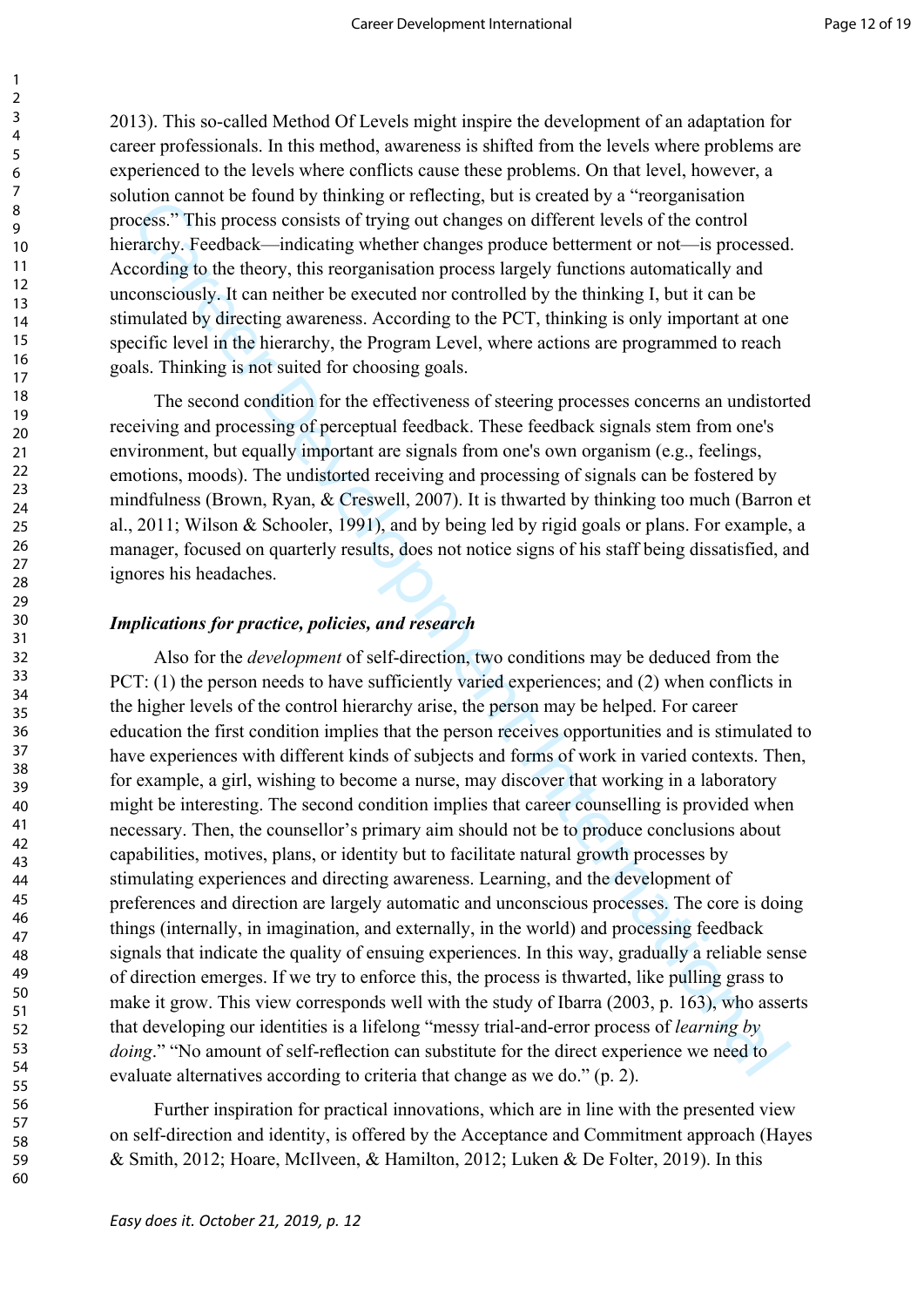approach, instruments and techniques are provided for the clarification of values. In terms of the PCT this contributes to clarity in the top-down signalling in the control hierarchy, while remaining flexible in the setting and realising of goals. For example, a person discovers gradually that he values competing in a playful way, which can be tried in various contexts and manners. This makes it possible to combine being successful *and* relaxed. Furthermore, the Acceptance and Commitment approach offers instruments and techniques that facilitate a full, non-judgemental acceptance of experiences. This contributes to the provision of undistorted perceptual input for optimal direction finding, holding and adapting. Finally, in this approach, thinking and self-concepts are put in perspective. Instead of a leading role, the thinking I plays an assisting or advising role.

than the waters competing in a paytial way, which can be the the tries in the case of Accelean paytime and Combine being successful *and* relaxed. Furthermore, Acceptanes and Comminster approach offers institutement approa One implication for career policies is to relieve the pressure associated with the career choices of young people. This concerns pressures from politics, teachers, career professionals, and parents, but also pressures from within the person. Dysfunctional beliefs that augment the felt pressure are present in many young people (Mau, 2001). One example is the myth that there is one alternative that fits best. Other dysfunctional beliefs are that the college major choice is the choice for life, and that the quality of your life depends on making the right choice. Another, related implication for career policies is to give more time, room, stimulation, and guidance for exploration and reconsideration, not only for adolescents but also for young adults and later on in life. Then, ultimately more people may develop the selfdirecting attitudes and abilities that are necessary for their own and society's welfare into the future.

An implication for research is that long-term longitudinal approaches are required to investigate the development of self-direction and identity, as they evolve during the whole lifespan. For example, as demonstrated in a previous section, foreclosure may seem to be without any problems for some time. The advantages of searching and switching may become apparent only later in life.

A strength of the PCT lies in its possibilities to design models of behaviour from which testable hypotheses may be deduced (Pfau, 2017; Powers, 2005). The building and testing of models of career development might possibly boost career science. Kunnen (2011) offers several examples of modelling developmental processes. Although she did not focus directly on career development and did not use the PCT, she explains and illustrates building and testing models based on comparable dynamic systems theories. Van der Gaag (2017) developed a model simulating processes around educational choices. Hopefully these examples may inspire career scientists.

## *Conclusion*

The central thesis of this article is that the aim of educational institutions to deliver selfdirected graduates with clear career identities is too ambitious and in ways even wrongheaded. In adolescence the developmental level, the total of lived experience, and the present neurological infrastructure do not yet permit wise career decision-making. Nevertheless, adolescents are put under pressure to learn to make these kinds of decisions. It is argued that this approach is at odds with findings and insights from developmental sciences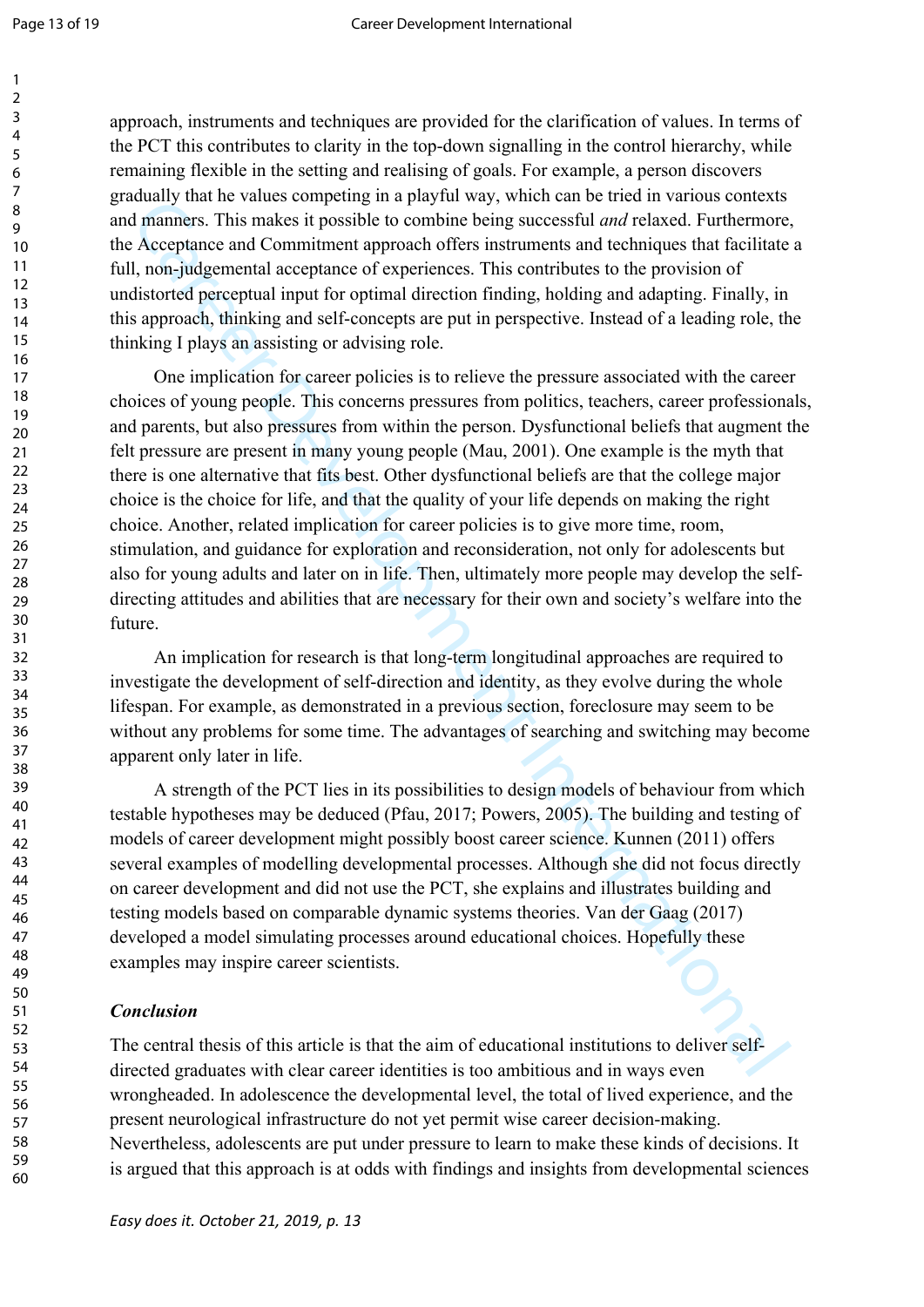Let, whice tunning undary dominates accessorial ranking in case to the streament in the brane and the streament in the long-term And if schools want to deliver career compenses of their guideness and the streament in the and brain research. One possible, detrimental consequence is "identity foreclosure"—the clinging to prematurely made "choices" that are strongly influenced by others instead of being based on one's own experiences. Furthermore, a maladaptive way of self-direction may come about, where thinking unduly dominates decision-making. If career learning is aimed at helping young people to discover who they are, then young people are at risk of being guided to misleading conclusions about themselves, which may have severe consequences for their career development in the long-term. And if schools want to deliver career competent young people to society, then they risk terminating learning processes that should continue throughout life.

## *References*

- Barron, E., Riby, L. M., Greer, J., & Smallwood, J. (2011). Absorbed in thought. *Psychological Science, 22*(5), 596–601. doi: 10.1177/0956797611404083
- Bateson, G. (1972). *Steps to an ecology of mind.* New York: Ballantine Books.
- Berk, L. E. (2008). *Exploring lifespan development* (1st edition). Boston: Pearson Education.
- Bjorklund, D. F. (2007). *Why Youth is Not Wasted on the Young: Immaturity in Human Development.*  Malden (MA, USA): Blackwell.
- Blakemore, S.-J., & Choudhury, S. (2006). Development of the adolescent brain: Implications for executive function and social cognition. *Journal of child psychology and psychiatry, and allied disciplines, 47*, 296–312. doi: 10.1111/j.1469-7610.2006.01611.x
- Bos, M. G. N., Peters, S., Kamp, F. C. Van De, Crone, E. A., & Tamnes, C. K. (2018). Emerging depression in adolescence coincides with accelerated frontal cortical thinning. *Journal of Child Psychology and Psychiatry, 59*(9), 994-1002. doi:10.1111/jcpp.12895
- Briscoe, J. P., & Hall, D. T. (2006). The interplay of boundaryless and protean careers : Combinations and implications. *Journal of Vocational Behavior, 69,* 4–18. doi:10.1016/j.jvb.2005.09.002
- Brophy, J. (2009). Connecting with the big picture. *Educational Psychologist, 44,* 147–157.
- Brown, K. W., Ryan, R. M., & Creswell, J. D. (2007). Mindfulness : Theoretical foundations and evidence for its salutary effects. *Psychological Inquiry 18*(4), 211–237.
- Carey, K. B., Neal, D. J., & Collins, S. E. (2004). A psychometric analysis of the self-regulation questionnaire. *Addictive Behaviors, 29*(2), 253–260. doi:10.1016/j.addbeh.2003.08.001
- Craik, F. I. M., & Bialystok, E. (2006). Cognition through the lifespan: Mechanisms of change. *Trends in cognitive sciences, 10*, 131-138. doi:10.1016/j.tics.2006.01.007
- Creswell, K. G., Sayette, M. A., Schooler, J. W., Wright, A. G. C., & Pacilio, L. E. (2016). Visceral states call for visceral measures: Verbal overshadowing of hunger ratings across assessment modalities. *Assessment, 1*(10). Retrieved August 30, 2016, from https://www.researchgate.net/publication/301697989. doi:10.1177/1073191116645910
- Crossley, M. J., Ashby, F. G., & Maddox, W. T. (2012). Erasing the engram: The unlearning of procedural skills. *Journal of Experimental Psychology: General.* Advance online publication. doi: 10.1037/a0030059
- Damasio, A. R. (1994). *Descartes' error: Emotion, reason, and the human brain.* New York: Avon.
- Dijksterhuis, A. (2008). *Het slimme onbewuste: Denken met gevoel* [The smart unconscious: Thinking with feeling.] Amsterdam: Bert Bakker.
- Dijksterhuis, A., & Strick, M. (2016). A case for thinking without consciousness. *Perspectives on Psychological Science, 11*(1), 117–132. doi:10.1177/1745691615615317
- Donald, W. E., Ashleigh, M. J., & Baruch, Y. (2018). Students' perceptions of education and employability: Facilitating career transition from higher education into the labor market. *Career Development International, 23*(5), 513-540. doi:10.1108/JARHE-06-2013-0025
- Epstein, S. (2003). Cognitive-experiential self-theory of personality. In T. Millon & M. J. Lerner (Eds.). *Handbook of Psychology, volume. 5: Personality and social psychology* (pp. 159-184). Hoboken (New Jersey): John Wiley & Sons.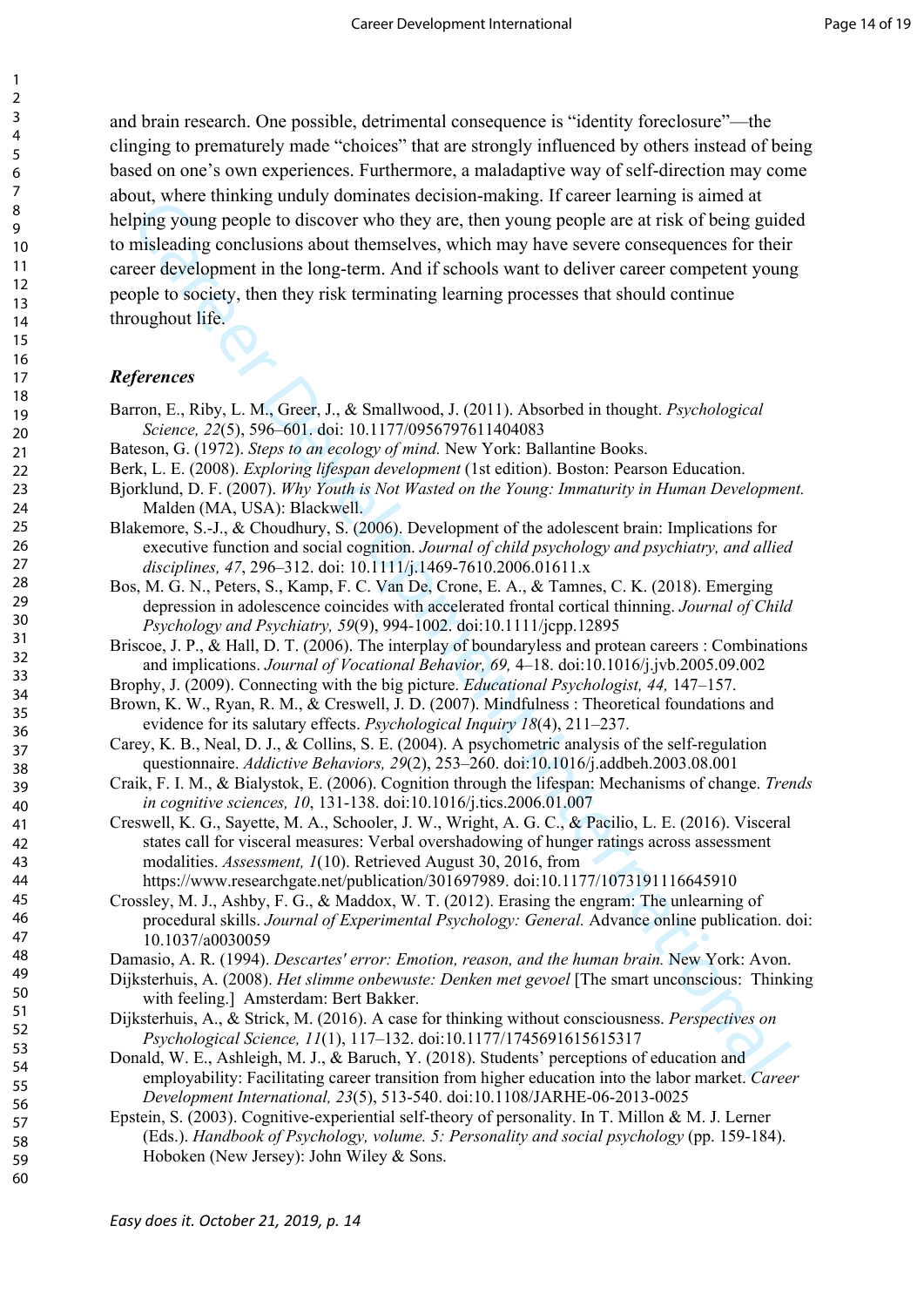| 2                            |
|------------------------------|
| z                            |
|                              |
| 4                            |
| 5                            |
| 6                            |
|                              |
|                              |
| 8                            |
| ¢<br>)                       |
|                              |
| 10                           |
| 1<br>1                       |
| $\mathbf{1}$<br>2            |
|                              |
| $\overline{1}$<br>3          |
| 1<br>4                       |
| 15                           |
|                              |
| 16                           |
| 17                           |
|                              |
| 18                           |
| 19                           |
| 20                           |
| $\overline{21}$              |
|                              |
| $\overline{2}$<br>,          |
| $\overline{2}$<br>3          |
| $\overline{24}$              |
|                              |
| 25                           |
| $\frac{26}{5}$               |
|                              |
| $^{27}$                      |
| $\frac{28}{3}$               |
| 29                           |
|                              |
| 30                           |
| $\overline{\textbf{3}}$      |
| $\overline{\mathbf{3}}$<br>, |
|                              |
| $\overline{\mathbf{3}}$<br>ξ |
| 3.<br>4                      |
| 35                           |
|                              |
| 36                           |
| 37                           |
| 38                           |
|                              |
| $\frac{1}{2}$                |
| 40                           |
| 41                           |
|                              |
| 42                           |
| $\overline{4}$<br>ξ          |
| 44                           |
|                              |
| 45                           |
| 46                           |
| 47                           |
|                              |
| 48                           |
| 49                           |
| 50                           |
|                              |
| 51                           |
| 5<br>$\overline{2}$          |
| 5:<br>3                      |
|                              |
| 54                           |
| 55                           |
| 56                           |
|                              |
| 57                           |
| 58                           |
| 59                           |
|                              |

60

Fadjukoff, P., Pulkkinen, L., & Kokko, K. (2005). Identity Processes in Adulthood: Diverging Domains. *Identity: An International Journal of Theory and Research, 5*(1), 1-20, doi:10.1207/s1532706xid0501\_1

- Fischer, K. W., & Bidell, T. R. (2006). Dynamic development of action, thought, and emotion. In W. Damon & R. M. Lerner (Eds.), *Theoretical models of human development. Handbook of child psychology* (6th ed., Vol. 1, pp. 313-399). New York: Wiley.
- Frankenhuis, W. E., & Panchanathan, K. (2011). Individual differences in developmental plasticity may result from stochastic sampling. *Perspectives on Psychological Science, 6*(4), 336–347. doi:10.1177/1745691611412602
- Gilbert, D. T., & Wilson, T. D. (2009). Why the brain talks to itself: Sources of error in emotional prediction. *Philosophical Transactions of the Royal Society B, 364,* 1335–1341.
- Goldberg, E. (2009). *The new executive brain: Frontal lobes in a complex world*. New York: Oxford Press.
- Greenhaus, J.H., Callanan, G.A., & DiRenzo, M. (2008). A boundaryless perspective on careers. In J. Barling & C.L. Cooper (eds.), *The SAGE handbook of organizational behavior: Volume I: Micro approaches* (pp. 277-299). London: SAGE.
- Gubler, M., Arnold, J, & Coombs, C. (2013). Reassessing the protean career concept: Empirical findings, conceptual components, and measurement. *Journal of Organizational Behavior, 35*, S23-S40. doi:10.1002/job.1908
- Guldberg, H. (2009). *Reclaiming childhood: Freedom and play in an age of fear.* London/NewYork: Routledge.
- Hall, D. T. T., Yip, J., & Doiron, K. (2018). Protean Careers at Work : Self-Direction and Values Orientation in Psychological Success. *Annual Review of Organizational Psychology and Organizational Behavior, 5*, 6.1-6.28. doi:10.1146/annurev-orgpsych032117-104631
- Danna R. M. Lenier Usels, J. Areweinian internation, and massive proparing the effect of the street particular proparing the N. R. P. R. P. R. P. Are Particular (N. 2011), buttividual differences in development in platici Harms, G. J. (2010). *Zelfsturing meetbaar maken: Ontwikkeling van een instrument om zelfsturing in mbo-opleidingen in kaart te brengen* [Making self-direction measurable: The development of an instrument to map self-direction in MBO courses.] Groningen: GION education/research, University of Groningen.
- Hartung, P. J., & Subich, L. M. (Eds.)(2010). *Developing self in work and career: Concepts, cases, and contexts.* Washington, DC: American Psychological Association.
- Haug, E.H., & Owens, H. (2019). *A synthesis of the perspectives of countries and international organisations. Synthesis – Theme 1: Context and challenges for career development policy.* Tromsø (Norway): International Centre for Career Development and Public Policy Symposium 2019.
- Hayes, S. C. & Smith, S. (2005). *Get out of your mind & into your life: The new acceptance & commitment therapy.* Oakland: New Harbinger.
- Heravi, S. (2015). *Career Decision Making Distress, Preoccupation and Anxiety: A Goal Conflict Understanding Guided by Hierarchy of Goals Theory.* Undergraduate dissertation University of Manchester.
- Hershberger, W. A. (1990). Control Theory and Learning Theory. *The American Behavioral Scientist, 34*(1), 55-66
- Higginson, S., Mansell, W., & Wood, A. M. (2011). An integrative mechanistic account of psychological distress, therapeutic change and recovery: The Perceptual Control Theory approach. *Clinical Psychology Review, 31*(2), 249–259. doi:10.1016/j.cpr.2010.01.005
- Hoare, P. N., McIlveen, P., & Hamilton, N. (2012). Acceptance and commitment therapy (ACT) as a career counselling strategy. *International Journal for Educational and Vocational Guidance, 12*(3), 171–187. doi:10.1007/s10775-012-9224-9
- Hooley, T., Marriott, J., Watts, A.G., & Coiffait, L. (2012). *Careers 2020: Options for Future Careers Work in English Schools.* London: Pearson.
- Hopkins, J. R. (2011). *The Enduring Influence of Jean Piaget.* Psychology Today. Retrieved August 27, 2018 from https://www.psychologicalscience.org/observer/jean-piaget
- Hughes, D., Mann, A., Barnes, S.A., Baldauf, B., & McKeown, R. (2016). *Careers Education: International Literature Review.* London: Education Endowment Foundation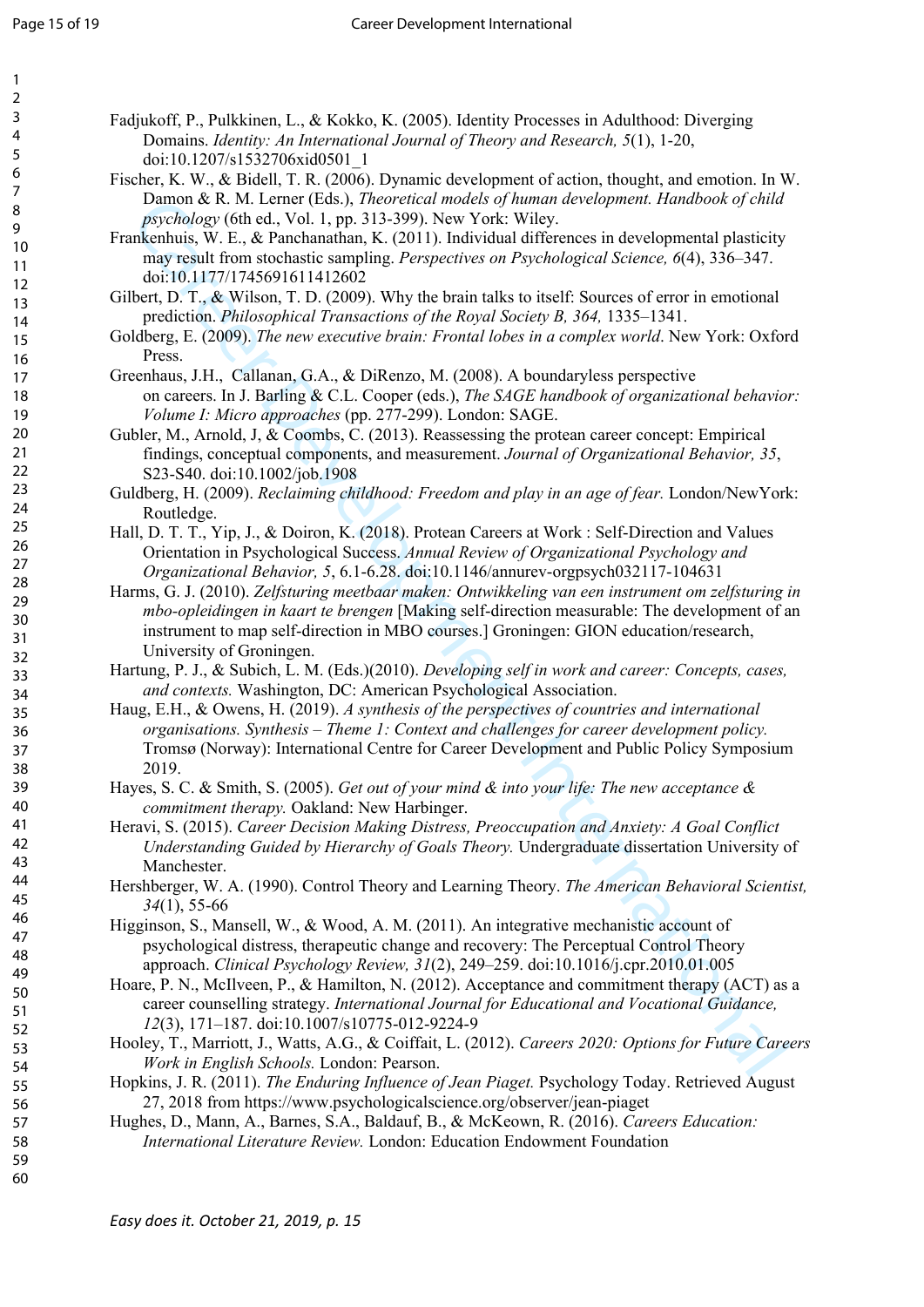- Ibarra, H. (2003). *Working Identity: Unconventional Strategies for Reinventing Your Career.* Boston (Massachusetts): Harvard Business School Press.
- Jepsen, D. A., & Choudhuri, E. (2001). Stability and Change in 25-Year Occupational Career Patterns. *Career Development Quarterly, 50*(1), 3-19.
- Jolles, D. D., & Crone, E. A. (2012). Training the developing brain: a neurocognitive perspective. *Frontiers in human neuroscience, 6*, 76, 1-13.
- Jolles, J. (2016). *Het tienerbrein: Over de adolescent tussen biologie en omgeving* [The teenage brain: About the adolescent between biology and environment]. Amsterdam: Amsterdam University Press.
- Kahneman, D. (2011). *Thinking, Fast and Slow.* New York: Farrar, Straus and Giroux.
- Kaplan, A., & Flum, H. (2012). Identity formation in educational settings : A critical focus for education in the 21st century. *Contemporary Educational Psychology, 37,* 171–175. doi:10.1016/j.cedpsych.2012.01.005
- Kegan, R. (1994). *In over our heads: The mental demands of modern life.* Cambridge (MA): Harvard University Press.
- Kerpelman, J. L., Pittman, J. F. and Lamke, L. K. (1997). Toward a microprocess perspective on identity development: an identity control theory approach. *Journal of Adolescent Research, 12,* 325–346.
- Krieshok, T. S., Black, M. D., & McKay, R. A. (2009). Career decision making: The limits of rationality and the abundance of non-conscious processes. *Journal of Vocational Behavior, 75,* 3, 275 -290.
- Kroger, J. (2017). Identity Development in Adolescence and Adulthood. *Oxford Research Encyclopedia of Psychology.* New York: Oxford University Press. doi:10.1093/acrefore/9780190236557.013.54
- Kroger, J., Martinussen, M., & Marcia, J. E. (2010). Identity status change during adolescence and young adulthood: A meta-analysis. *Journal of Adolescence, 33*(5), 683–698. doi:10.1016/j.adolescence.2009.11.002
- Es. D.D. & Clone, L.A. (2012). Training the developme prian. a neurocegnitive perspective.<br>
EFronches Me hands neurocenes of 76, 1-13.<br>
Fronches Me hands neurocenes of 76, 1-13.<br>
Fronches Me hands neurocenes of 76 and 200 Kuijpers, M. (2016). Innovation in education in the Netherlands: from diploma to career perspective. In M. Blaak, C. Tukundane, J. van der Linden & F. Elsdijk (Eds.), *Exploring new pathways for craftmanship in a globalised world* (pp 69-82). Groningen: Globalisation Studies Groningen (GSG), University of Groningen.
- Kuijpers, M. A. C. T. (2012). *Architectuur van leren voor de loopbaan: Richting en ruimte.*[Architecture for learning for the career: Direction and space.] Heerlen: Open Universiteit.
- Kuijpers, M., & Van Dinteren, R. (2016). Loopbaankeuzes en de invloed van het brein [Career choices and the influence of the brain]. *LoopbaanVisie, 7*, 71-75.
- Kunnen, S. (Ed.) (2011). *A dynamic systems approach to adolescent development.* New York/ London: Psychology Press.
- Leach, T. (2015). Graduates' experiences and perceptions of career enactment: identity, transitions, personal agency and emergent career direction. *Research in PostCompulsory Education, 20*(1), 50-63. doi:org/10.1080/13596748.2015.993872
- Lin, Y.-C. (2015). Are you a protean talent? The influence of protean career attitude, learning-goal orientation and perceived internal and external employability. *Career Development International, 20*(7), 753-772. doi:10.1108/CDI-04-2015-0056
- Luken, T. (2009). The (im)possibility of new learning and self-direction. In: M. Kuijpers & F. Meijers (Eds.), *Career learning: Research and practice in education* (pp. 85-102). 's-Hertogenbosch, The Netherlands: Euroguidance.
- Luken, T., & De Folter, A. (2019). Acceptance and commitment therapy fuels innovation of career counselling. In N. Arthur, R. Neault, & M. McMahon (Eds.), *Career Theory and Models at Work: Ideas for Practice* (pp. 195-206). Toronto: CERIC (Canadian Education and Research Institute for Counselling).
- Mansell, W., & Huddy, V. (2018). The Assessment and Modeling of Perceptual Control: A Transformation in Research Methodology to Address the Replication Crisis. *Review of General Psychology, 1*(2). doi:10.1037/gpr0000147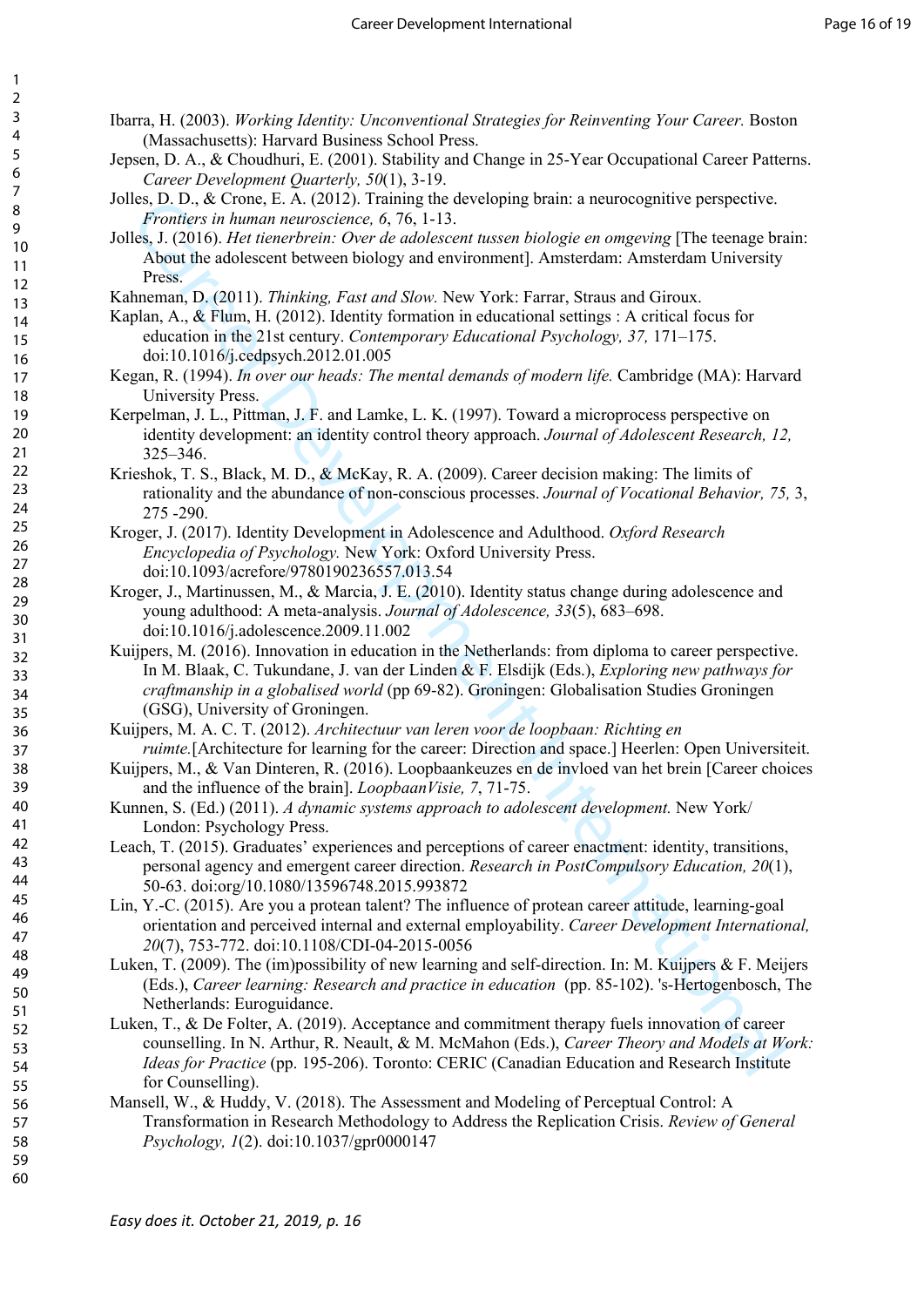| Mansell, W., Carey, T. A., & Tai, S. J. (2013). A Transdiagnostic Approach to CBT using Method of            |
|--------------------------------------------------------------------------------------------------------------|
| Levels Therapy. Hove (East Sussex): Routledge.                                                               |
| Matsumoto, D. (2009). The Cambridge Dictionary of Psychology. Cambridge (UK): Cambridge<br>University Press. |
| Mau, W.-C. (2001). Assessing Career Decision-Making Difficulties: A Cross-Cultural Study. Journal            |
| of Career Assessment, 9(4), 253-364. doi:10.1177/106907270100900403                                          |
| McGilchrist, I. (2009). The Master and his Emissary: The Divided Brain and the Making of the                 |
| Western World. New Haven/London: Yale University Press.                                                      |
| Meeks, T. W., & Jeste, D.V. (2009). Neurobiology of Wisdom: A Literature Overview. Archives of               |
| General Psychiatry, 66(4), 355-365. doi: 10.1001/archgenpsychiatry.2009.8                                    |
| Meijers, F., & Kuijpers, M. (2014). Career learning and career learning environment in Dutch higher          |
| education. Journal of Applied Research in Higher Education, 6(2), 295-313.                                   |
| doi:10.1108/JARHE-06-2013-0025                                                                               |
| Mills, K. L., Goddings, A.-L., Herting, M. M., Meuwese, R., Blakemore, S.-J., Crone, E. A., Dahl, R.         |
| E., Güroğlu, B., Raznahan, A, Sowell, E. R., & Tamnes, C. K. (2016). Structural brain                        |
| development between childhood and adulthood: Convergence across four longitudinal samples.                   |
| NeuroImage (2016). doi:10.1016/j.neuroimage.2016.07.044                                                      |
| Morf, C. C., & Mischel, M. (2012). The Self as a Psycho-Social Dynamic Processing System: Toward             |
| a Converging Science of Selfhood. In M. R. Leary & J. P. Tangney (Eds.). Handbook of Self and                |
| <i>Identity</i> (Second edition)(pp. 21-49). New York: Guilford Press.                                       |
| Nordgren, L. F., Bos, M. W., & Dijksterhuis, A. (2010). The best of both worlds: Integrating                 |
| conscious and unconscious thought best solves complex decisions. Journal of Experimental                     |
| Social Psychology 47,509-511. doi:10.1016/j.jesp.2010.12.007                                                 |
| OCW (2007). Examenprogramma's vmbo [Examination programs VMBO]. Den Haag: Ministerie van                     |
| Onderwijs, Cultuur en Wetenschap (OCW).                                                                      |
| Parker, P., Khapova, S. N., & Arthur, M. B. (2009). The intelligent career framework as a basis for          |
| interdisciplinary inquiry. Journal of Vocational Behavior, 75(3), 291-302.                                   |
| doi:10.1016/j.jvb.2009.04.001                                                                                |
| Parsons, F. (1909). Choosing a Vocation. Boston/New York: Houghton Mifflin.                                  |
| Patton, W., & McMahon, M. (2014). Career Development and Systems Theory: Connecting Theory                   |
| and Practice. 3rd Edition. Rotterdam: Sense.                                                                 |
| Petitpas, A. (1978). Identity Foreclosure: A Unique Challenge. Personnel and Guidance Journal,               |
| $56(9)$ , 558-561.                                                                                           |
| Pfau, R. H. (2017). Your Behaviour: Understanding and Changing the Things You Do. St. Paul                   |
| (Minnesota): Paragon House.                                                                                  |
| Pfeifer, J. H., & Berkman, E. T. (2018). The development of self and identity in adolescence: Neural         |
| evidence and implications for a value-based choice perspective on motivated behavior. Child                  |
| Development Perspectives, 12(3), 158-164. doi:10.1111/cdep.12279                                             |
| Powers, W. T. (2005). Behavior: The Control of Perception, Second Edition (First published 1973).            |
| New Canaan (Connecticut, USA): Benchmark Publications.                                                       |
| Raemdonck, I., Tillema, H., Grip, A. de, Valcke, M., & Segers, M. (2012). Does Self-directedness in          |
| Learning and Careers Predict the Employability of Low-Qualified Employees ? Vocations and                    |
| Learning, 5, 137-151. doi:org/10.1007/s12186-011-9072-7                                                      |
| Redekopp, D. E. (2016). Irrational career decision-making: Connecting behavioural economics and              |
| career development. British Journal of Guidance & Counselling, 45(4), 441-450.                               |
| doi:10.1080/03069885.2016.1264569                                                                            |
| Robertson, R. J., & Powers, W. T. (Eds.). (1990). Introduction to Modern Psychology: The Control-            |
| Theory View. New Canaan (Connecticut): Benchmark.                                                            |
| Savickas, M. L. (2013). Career construction theory and practice. In R. W. Lent & S. D. Brown (Eds.),         |
| Career development and counseling: Putting Theory and Research to Work (Second Edition)(pp.                  |
| 147-183). Hoboken (New Jersey): John Wiley & Sons.                                                           |

Sebastian, C., Burnett, S., & Blakemore, S.-J. (2008). Development of the self-concept during adolescence. *Trends in cognitive sciences, 12,* 441-446.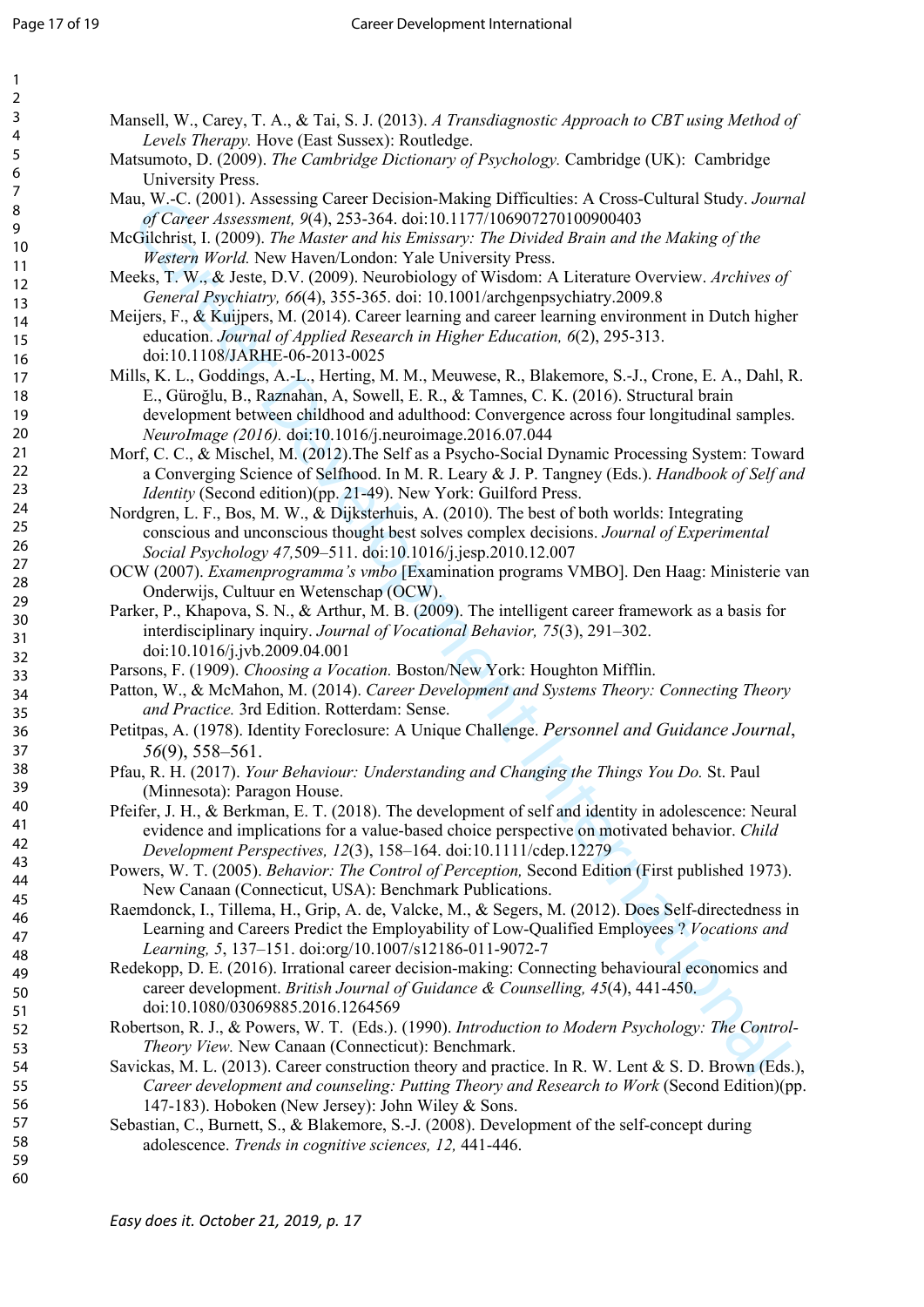- Seligman, M.E.P., Railton, P., Baumeister, R.F., & Sripada, C.S. (2016). *Homo prospectus.* New York: Oxford University Press.
- Shaffer, L. S., & Zalewski, J. M. (2011). "It's What I Have Always Wanted to Do." Advising the Foreclosure Student. *NACADA Journal, 31*(2), 62–77. doi:10.12930/0271-9517-31.2.62
- Shaw, P., Greenstein, D., Lerch, J., Clasen, L., Lenroot, R., Gogtay, N., Evans, A., Rapoport, J., & Giedd, J. (2006). Intellectual ability and cortical development in children and adolescents. *Nature, 440*, 676-679.
- Siegel, D.J. (2013). *Brainstorm: The power and purpose of the teenage brain.* New York: Penguin.
- Skorikov, V. B., & Vondracek, F. W. (2012). Occupational Identity. In S. J. Schwartz, K. Luyckx, & V. L. Vignoles (Eds.), *Handbook of identity theory and research* (pp. 693-714). New York: Guilford Press.
- Steinberg, L. (2005). Cognitive and affective development in adolescence. *Trends in Cognitive Sciences, 9*(2), 69-74. doi:10.1016/j.tics.2004.12.00
- Steinberg, L. (2016). Commentary on special issue on the adolescent brain. *Neuroscience and Biobehavioral Reviews, 70*, 343-346. doi: 10.1016/j.neubiorev.2016.06.016
- Stuss, D. T. (1991).Disturbance of Self-Awareness After Frontal System Damage. In G.P. Prigatano & D.l.Schacter, *Awareness of Deficit After Brain Injury: Clinical and Theoretical Issues* (pp. 63- 83). New York: Oxford University Press.
- Sultana, R. G. (2012). Learning career management skills in Europe: A critical review. *Journal of Education and Work, 25*(2), 225–248. doi:10.1080/13639080.2010.547846
- Syed, M., & Seiffge-Krenke, I. (2013). Personality development from adolescence to emerging adulthood: linking trajectories of ego development to the family context and identity formation. *Journal of personality and social psychology, 104*(2), 371–84.
- Vanhercke, D., Cuyper, N. De, & Peeters, E. (2014). Defining perceived employability : a psychological approach. *Personnel Review, 43*(4), 592 – 605. doi:10.1108/PR-07-2012-0110
- Van der Gaag, M. A. E. (2017). *Understanding processes of identity development and career transitions: A person-centered, micro-level approach* (Doctoral dissertation). Groningen: University of Groningen.
- Van Geffen, T. (2011). *Career Learning as a Success Factor for Lifelong Learning: Progress Report, Public Part.* Zwolle, The Netherlands: Lifelong Learning Program, LLP Leonardo da Vinci.
- Vohs, K. D., & Baumeister, R. F. (2007). Understanding Self-Regulation: An Introduction. In R. F. Baumeister & K. D. Vohs (Eds.), *Handbook of Self-Regulation: Research, Theory, and Applications* (pp. 1-12). New York: The Guilford Press.
- Vondracek, F. W., Ford, D. H., & Porfeli, E. J. (2014). *A Living Systems Theory of Vocational Behavior and Development.* Rotterdam: Sense.
- Career Development International Westenberg, P. M. & Gjerde, P. F. (1999). Ego Development during the Transition from Adolescence to Young Adulthood: A 9-Year Longitudinal Study. *Journal of Research in Personality, 33,* 233– 252.
- Westwell, M., & Panizzon, D. (2011). *Cognitive neuroscience: Implications for career development strategies and interventions.* Adelaide, Australia: Flinders University.
- Whitbourne, S. K. (2010). *Nieuwe route kiezen? Luister naar je innerlijke GPS: veranderen kan in elke levensfase.* [Translation of: *The Search for Fulfillment*]. Amsterdam/Antwerpen: Arbeiderspers.
- Wilson, T. D., & Schooler, J. W. (1991). Thinking too much: Introspection can reduce the quality of preferences and decisions. *Journal of Personality and Social Psychology, 6,* 181-192.
- Yates, A., & Bruce, M. (2017). The future of career education in New Zealand secondary schools : A review of the literature. *Australian Journal of Career Development, 26*(2), 62–70.